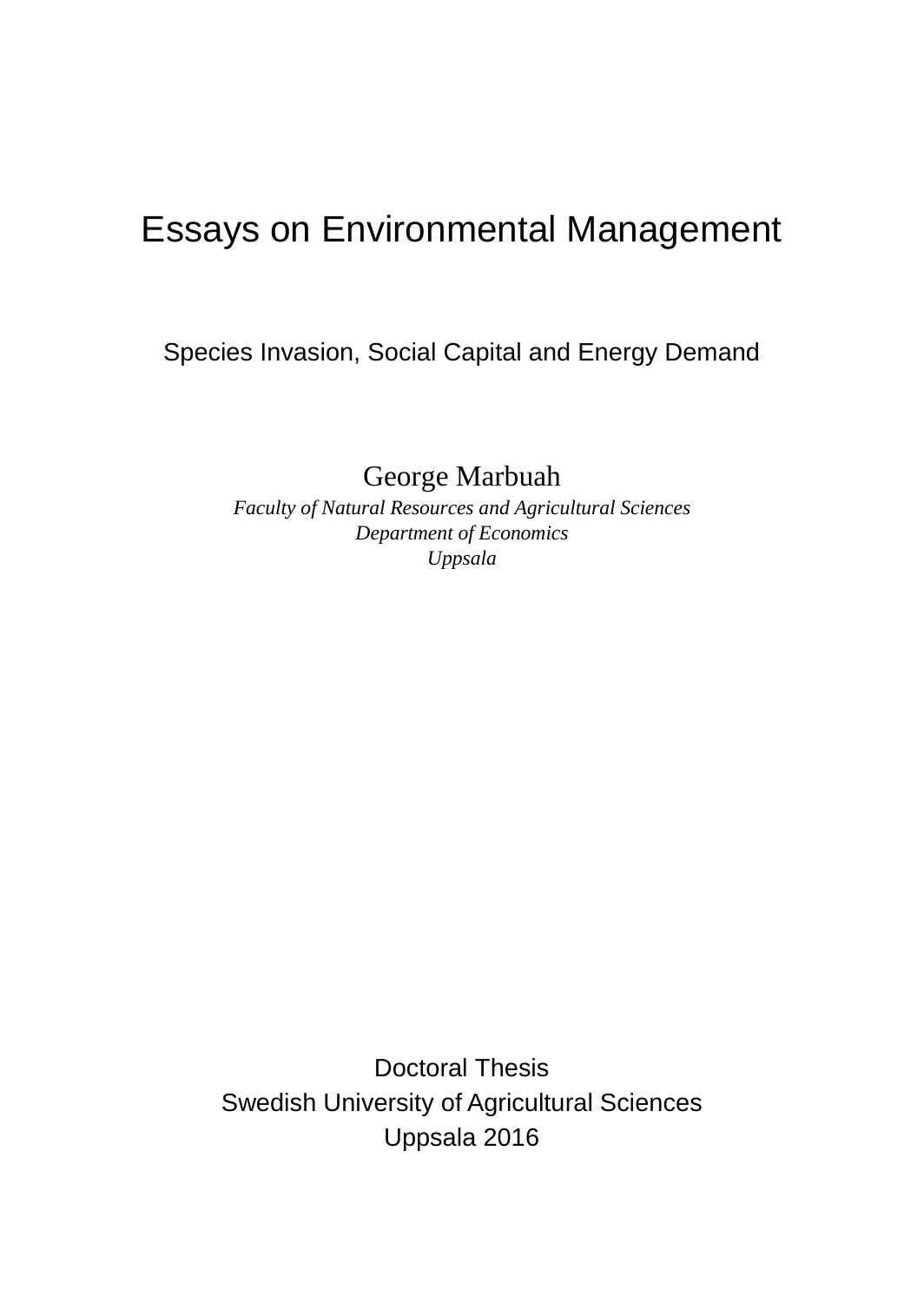Acta Universitatis agriculturae Sueciae 2016:114

ISSN 1652-6880 ISBN (print version) 978-91-576-8731-9 ISBN (electronic version) 978-91-576-8732-6 © 2016 George Marbuah, Uppsala Print: SLU Service/Repro, Uppsala 2016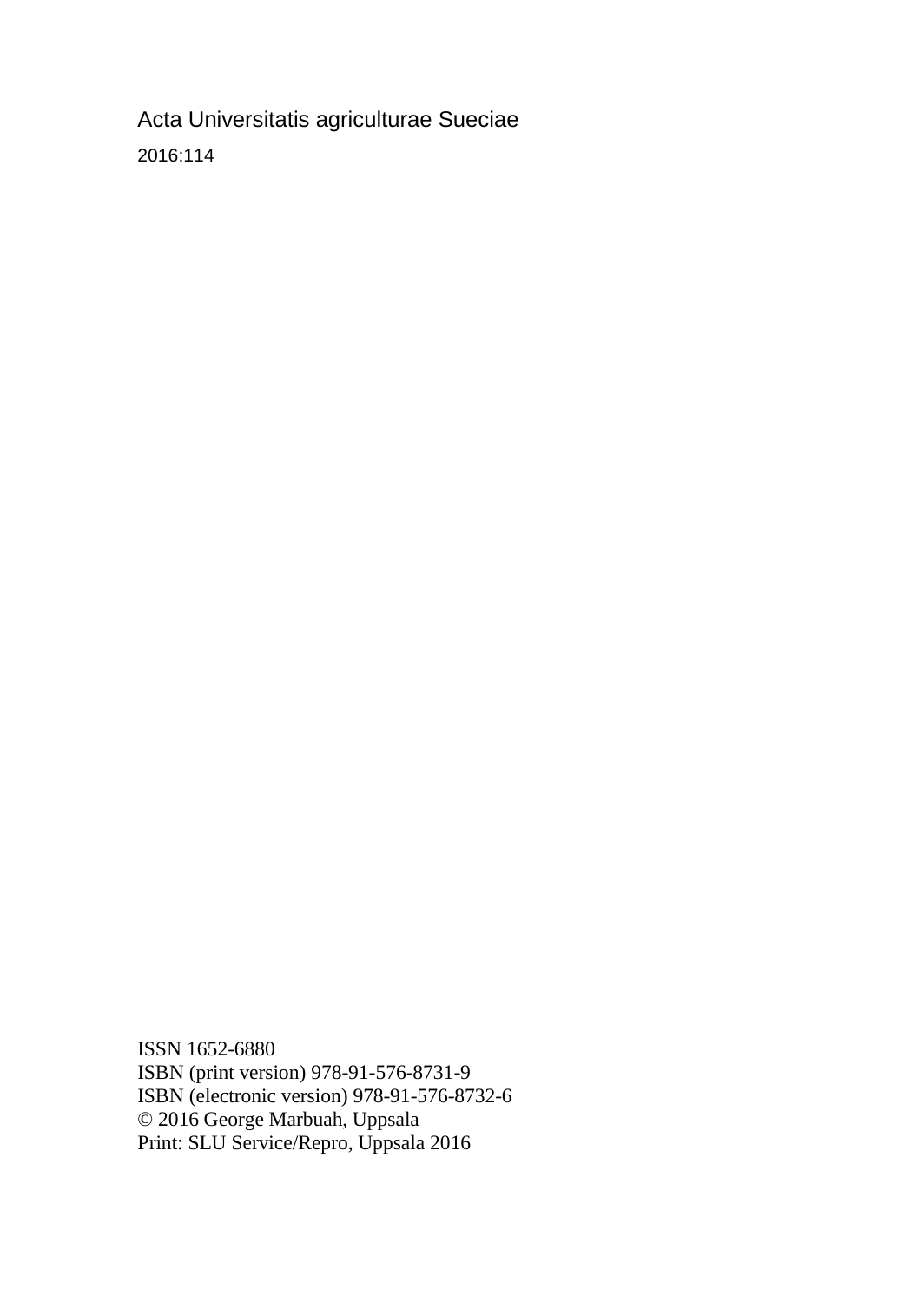#### Essays on Environmental Management: Species Invasion, Social Capital and Energy Demand

#### **Abstract**

This thesis contributes to the economic literature on invasive species, social capital connection to climate change and environmental good provision as well as energy demand management. It contains five independent papers connected by the broader theme of environmental management. Two papers (I and II) deal with invasive species while the third and fourth probes the effect of social capital on carbon dioxide emissions  $(CO<sub>2</sub>)$  and individuals' decision to contribute toward environmental protection. The first paper attempts a comprehensive theoretical and empirical review of findings in economics with respect to the challenging question of how to manage invasive species. We find a relatively large body of literature on the assessment of damage costs of invasive species; single species and groups of species at different geographical scales. Estimated damage costs show large variation, from less than 1 million USD to costs corresponding to 12% of gross domestic product (GDP), depending on the methods employed, geographical scale, and scope with respect to inclusion of different species. In the second paper, a simple bioeconomic model is developed and applied to the management of the aquatic invasive species *Elodea canadensis* (Michx) in Lake Lötsjön in Sweden. A weed harvesting programme is proposed and numerically investigated based on the model. Results suggest that it is economically optimal to engage in the weed cutting programme since it yields positive net economic benefits and that early action is the best strategy. Social capital is the main connecting factor between Paper III and IV. In both papers, different constructs of social capital were computed through principal component analysis and modelled empirically to explain different environmental outcomes. Paper III investigates whether or not social capital explain Swedish countylevel aggregate and sectoral per capita  $CO<sub>2</sub>$  emissions in an environmental Kuznets curve (EKC) framework. The results showed significant dampening effects of trust and overall social capital indices on total emissions, but impact heterogeneity was evident among sectors. Estimated effects were negative on emissions from industry but positive on transport emissions. In Paper IV, we assess the influence of social capital on individuals' willingness to contribute toward environmental protection in Sweden. Findings show significant impact of social capital. The fifth paper provides an empirical analysis of energy demand in Ghana. Elasticities of seven key disaggregated energy types were estimated using time series analysis. The results suggest energy prices, income, urbanization and economic structure are significant demand drivers of the different energy types with varying elasticities. Further evidence show high degree of inter-fuel substitution in energy demand in Ghana, particularly from gasoline, diesel and kerosene toward LPG consumption.

*Keywords:* Social capital, Carbon emissions, Spatial econometrics, Invasive species, Bioeconomic modelling, Willingness to contribute, Energy demand, Sweden, Ghana

*Author's address*: George Marbuah, SLU, Department of Economics, P. O. Box 7013, 750 07 Uppsala, Sweden *E-mail*: [George.Marbuah@slu.se](mailto:George.Marbuah@slu.se)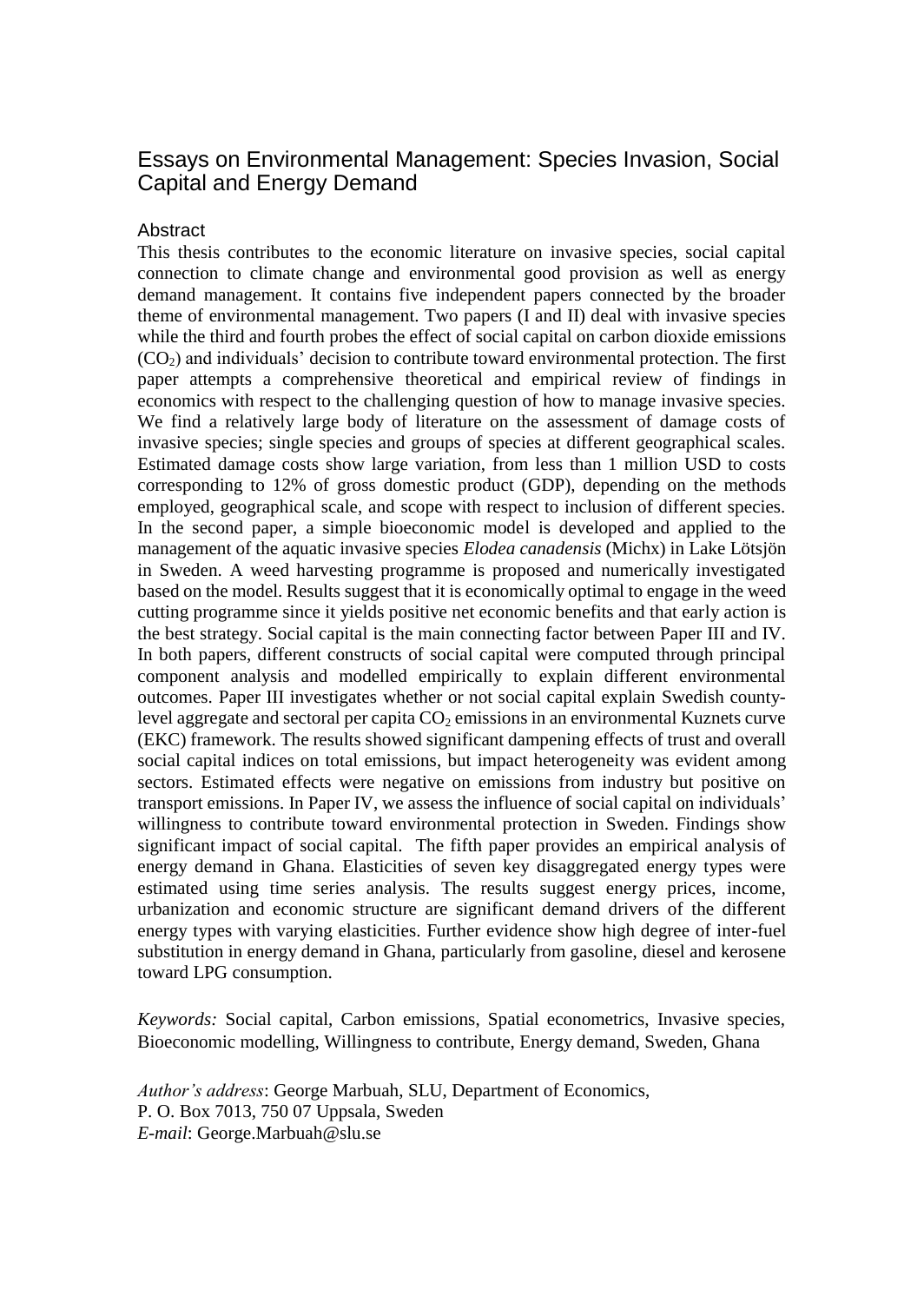# **Dedication**

To Dinah and Alisa.

Also dedicated to the memory of my father (Kennedy Marbuah) and sister (Dinah Apraku).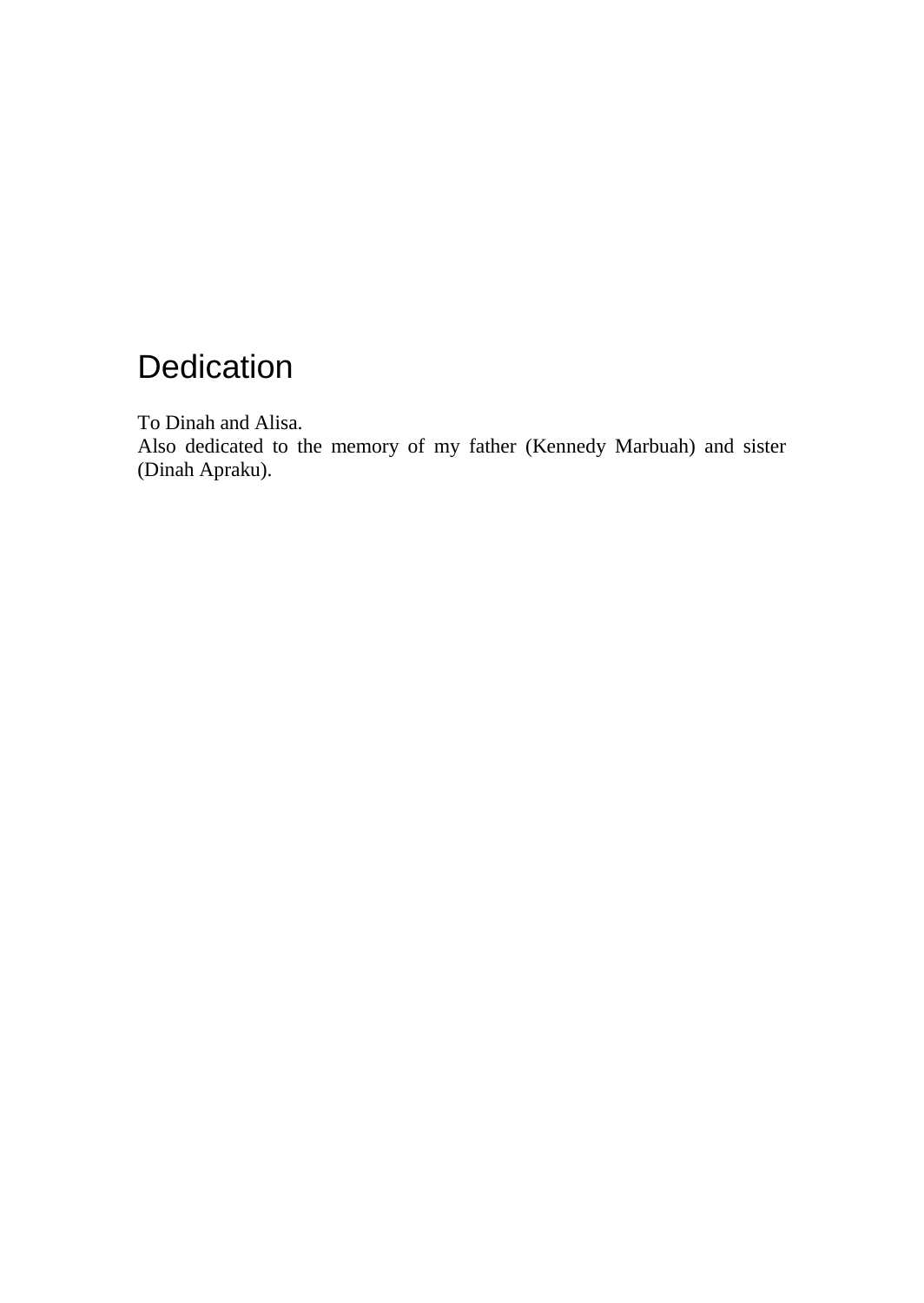# **Contents**

| <b>List of Publications</b> |                         |                                                              | 6  |  |
|-----------------------------|-------------------------|--------------------------------------------------------------|----|--|
| 1                           | <b>Introduction</b>     |                                                              | 7  |  |
| 2                           |                         | <b>Summary of Appended Papers</b>                            | 11 |  |
|                             | 2.1                     | Economics of harmful invasive species: A review              | 11 |  |
|                             | 2.2                     | Optimal management of aquatic invasive species in Sweden:    |    |  |
|                             |                         | Case of <i>Elodea canadensis</i>                             | 13 |  |
|                             | 2.3                     | Social capital and carbon emissions in Sweden                | 15 |  |
|                             | 2.4                     | Is willingness to contribute for environmental protection in |    |  |
|                             |                         | Sweden influenced by social capital?                         | 18 |  |
|                             | 2.5                     | Energy demand in Ghana: A disaggregated analysis             | 19 |  |
| <b>References</b>           |                         | 22                                                           |    |  |
|                             | <b>Acknowledgements</b> |                                                              |    |  |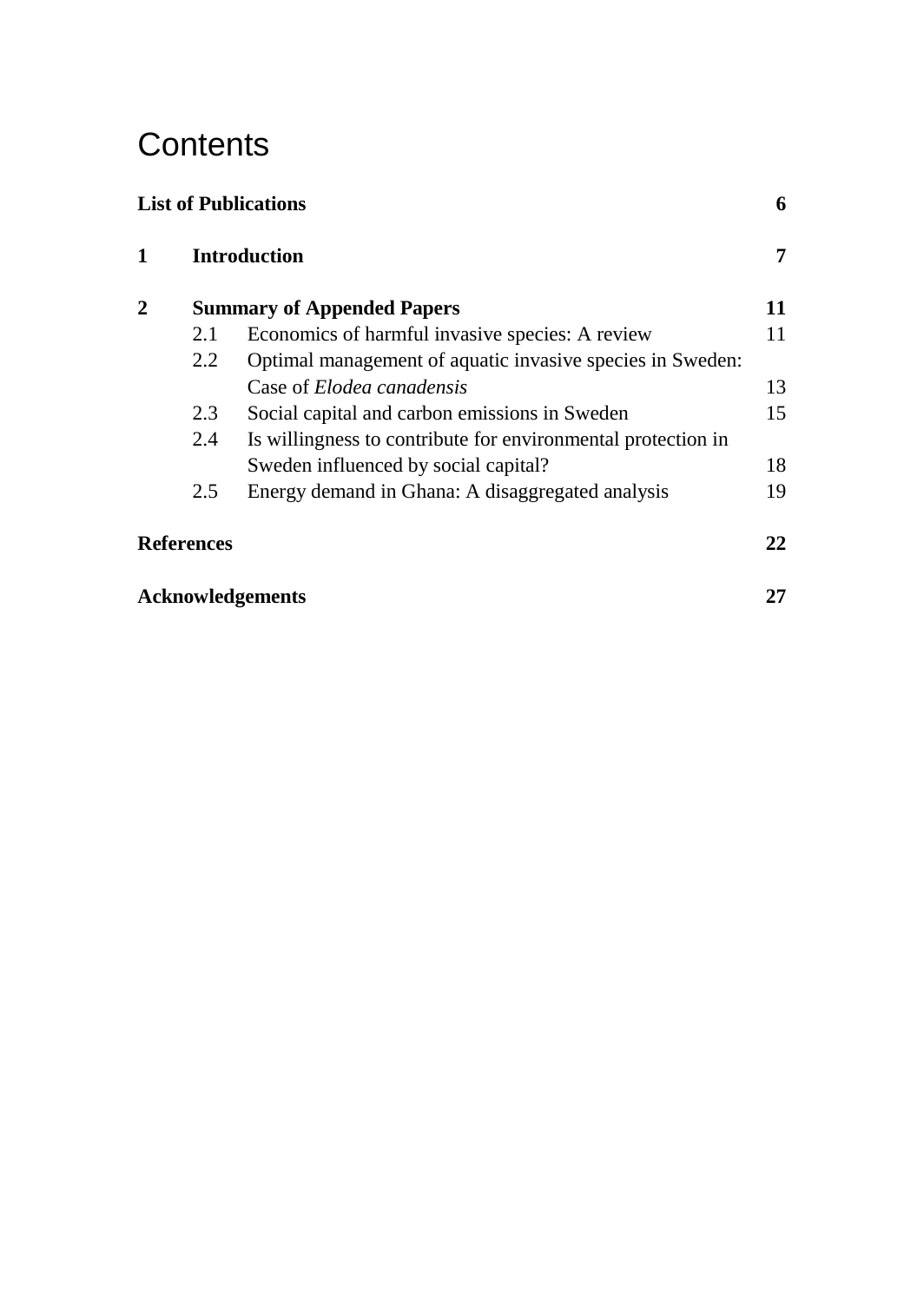## <span id="page-5-0"></span>List of Publications

This thesis is based on the work contained in the following papers, referred to by Roman numerals in the text:

- I Marbuah, G., Gren, I-M. and McKie, B. (2014). Economics of harmful invasive species: A review. *Diversity*, 6, 500-523.
- II Marbuah, G., McKie, B. and Tattersdill, K. (2016). Optimal management of aquatic invasive species in Sweden: Case of *Elodea canadensis*  (Manuscript).
- III Marbuah, G. and Gren, I-M. (2016). Social capital and carbon emissions in Sweden (Submitted to *Environment and Development Economics*).
- IV Marbuah, G. (2016). Is willingness to contribute for environmental protection in Sweden influenced by social capital? (Manuscript).
- V Mensah, J.T., Marbuah, G. and Amoah, A. (2016). Energy demand in Ghana: A disaggregated analysis. *Renewable and Sustainable Energy Reviews*, 53, 924–935

Papers I and V are reproduced with the permission of the publishers.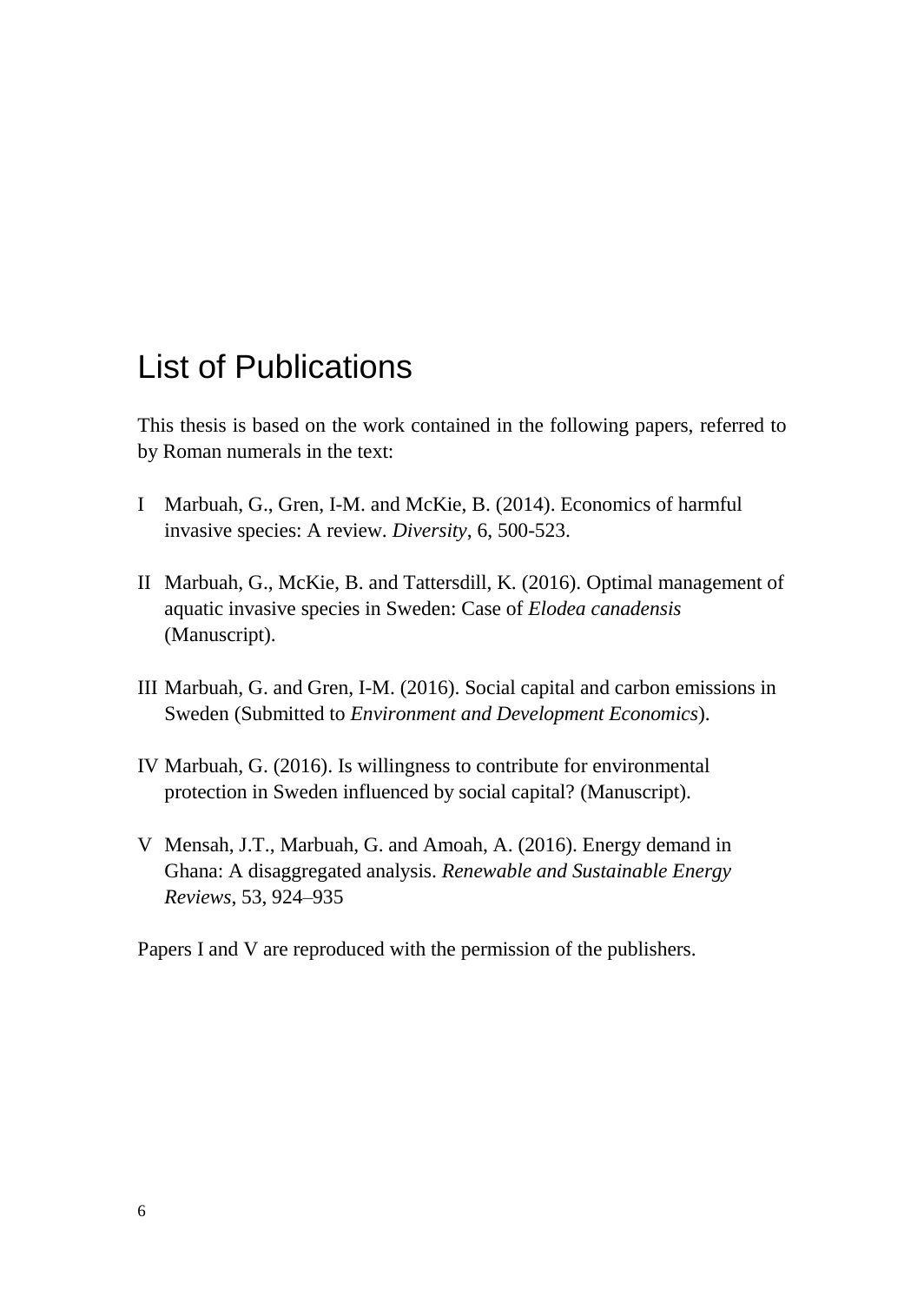## 1 Introduction

This thesis is a composition of five independent papers under the broad theme of environmental management. A number of research questions are addressed in the thesis. (i) What is the damage cost of harmful invasive species? Which is the best management strategy? Which policy instruments should be used in order to affect peoples' behaviour? (ii) Is it optimal from an economic perspective to control aquatic invasive species in lakes? If so, when should control effort be applied in order to maximize benefits to society and the invaded ecosystem? (iii) Are there regional heterogeneity in per capita carbon dioxide  $(CO<sub>2</sub>)$  emissions across Swedish counties? Are emission dynamics in a local county influenced by trajectories in neighbouring regions? Does social capital play any role in explaining  $CO<sub>2</sub>$  emissions within and across counties? How do different sources of CO<sup>2</sup> emissions respond to different constructs of social capital abundance in a given county? (iv) Are individuals in Sweden inclined to contribute to prevent environmental damage due to the level of trust, civic engagement or other forms of social capital embedded in the society? (v) What are the key drivers of gasoline, diesel, liquefied petroleum gas (LPG), kerosene, biomass, residual fuel oil and electricity consumption in Ghana? To what extent does substitution/complementarity between different energy types exist and the implication on energy policy in Ghana? How fast or slow do consumers adjust to long-run equilibrium following a short-run shock to energy consumption? What do estimated elasticities hold for energy demand and supply policies in Ghana?

Studies on the economics of biological invasive species and their associated problems were scarce in the mainstream economic literature, until the last few decades. But intentional and unintentional introduction of invasive species into new environments have had, and continue to have substantial ecological, human, social and economic impacts at national, regional and global scales (Pimentel *et al*., 2001; Gren *et al*., 2009; Zehnsdorf *et al*., 2015). Natural habitats of indigenous species have been disturbed, ecosystem functioning degraded, and aesthetics of natural environments impaired due to biological invasions. This worrying phenomenon has received recognition from ecologists, economists and public authorities with environmental protection and management oversight. Paper I addresses the first set of questions through a comprehensive and an updated review of the literature on the economics of invasive species management. In particular, we provide an overview of recent developments in economics, and which challenges remain. We review both theoretical and empirical studies addressing various management strategies and using different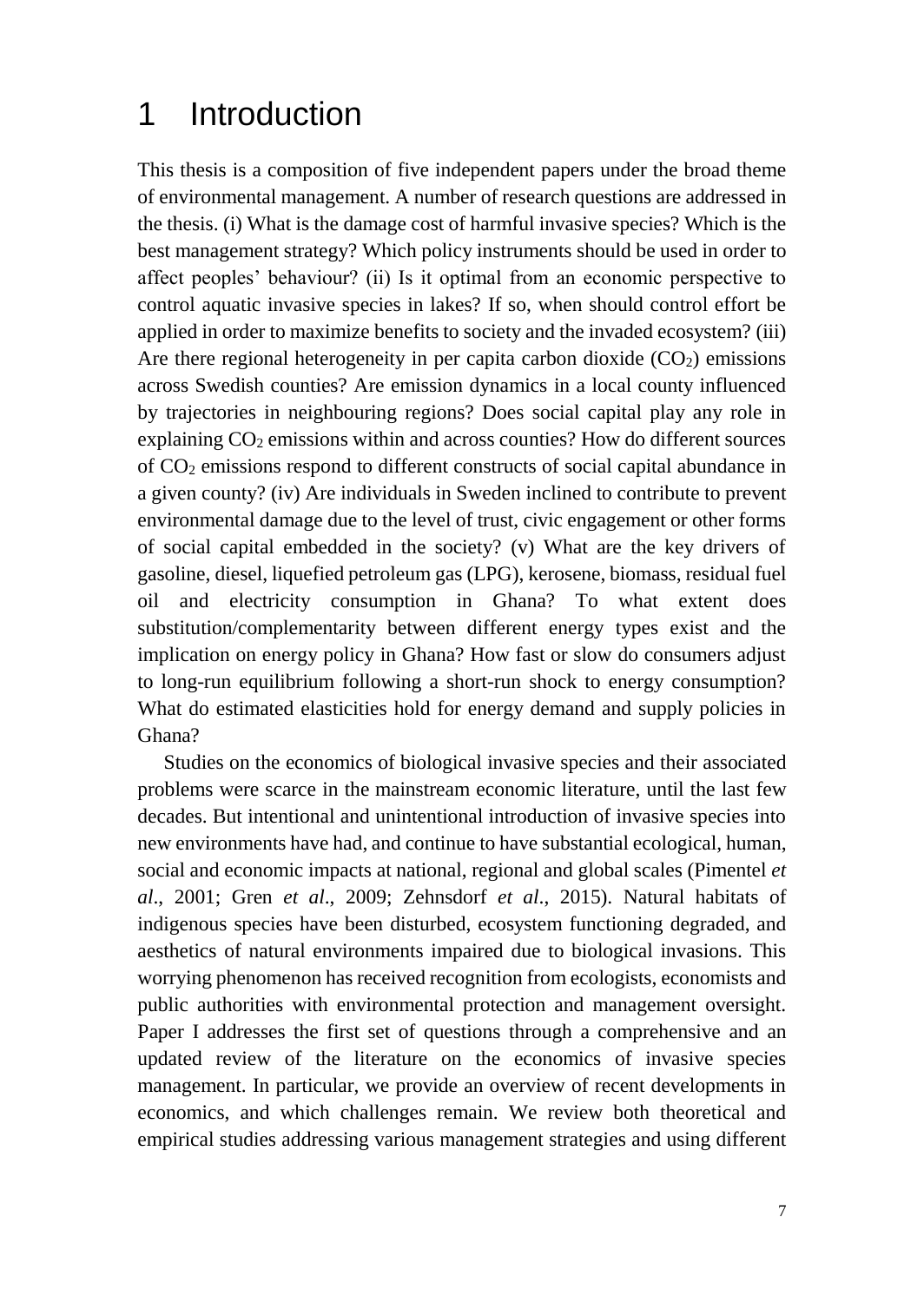methodological approaches. Our findings revealed a relatively large body of literature on the assessment of damage costs of invasive species; single species and groups of species at different geographical scales. Estimated damage costs show large variation, from less than 1 million USD to costs corresponding to 12% of GDP, depending on the methods employed, geographical scale, and scope with respect to inclusion of different species. Decisions regarding optimal management strategies, when to act in the invasion chain and which policy to choose, have received much less attention in earlier years, but have been subject to increasing research during the last decade. More difficult, but also more relevant policy issues have been raised, which concern the targeting in time and space of strategies under conditions of uncertainty. In particular, the weighting of costs and benefits from early detection and mitigation against the uncertain avoidance of damage with later control, when the precision in targeting species is typically greater is identified as a key challenge. The role of improved monitoring for detecting species and their spread and damage has been emphasized, but questions remain on how to achieve this in practice. This is in contrast to the relatively large body of literature on policies for mitigating dispersal by trade, which is regarded as one of the most important vectors for the spread of invasive species. On the other hand, the literature on how to mitigate established species, by control or adaptation, is much more scant. Studies evaluating causes for success or failure of policies against invasive species in practice are in principal non-existing.

Results in Paper I provided important information on what obtains in the economics literature on invasive species management in general. We narrow the focus into a case study on a specific but common invasive species *Elodea canadensis* (Michx) found in many freshwater systems in Sweden in Paper II where an attempt is made to answer the second set of questions raised above (see Josefsson and Andersson, 2001; Strand and Weisner, 2001; Zehnsdorf *et al*., 2015) . The invasive aquatic *E. canadensis* might provide benefits for nature and society when present with low abundances, by contributing to nutrient regulation in lakes, but can cause damages when it forms extensive monocultures which choke lake littoral zones with most disruption to swimming, fishing and boat traffic. No study has considered both potential benefits and damage costs of this taxa of invasive species in decision analysis. Using a simple bioeconomic model developed to describe the population dynamics of the weed in Lake Lötsjön in Sweden, we conducted an analysis of the optimal management of the species providing both good and bad effects on society. Results show the economic viability of a mechanical weed cutting programme simulated over a 50-year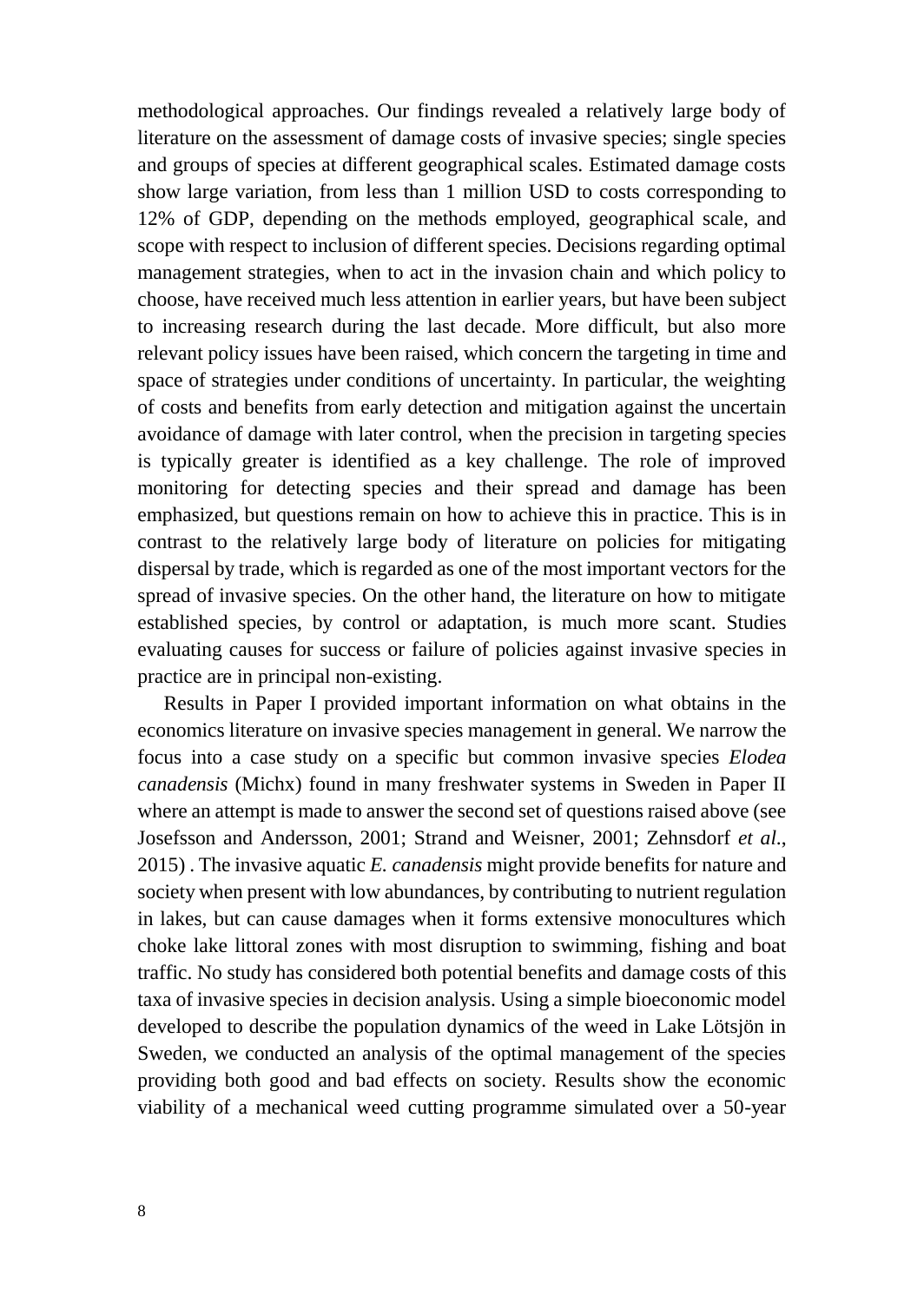horizon. More important, it is optimal to expend resources in the first few years of control in order to achieve near eradication of the invasive species.

The concept of social capital (with elements such as trust, civic engagement and social norms) has continued to generate debate since its introduction into the mainstream economic literature. It has been used to explain cooperative behaviour among individuals when they have little economic incentives to do so (e.g. Boix and Posner, 1998). Ostrom (2009) suggested that social capital may influence collective action and policy making and implementation in different jurisdictions, especially in dealing with the commons in environmental and resource management. Recent evidences seem to suggest social capital abundance engenders economic growth (Helliwell and Putnam, 1995; Knack and Keefer, 1997; Rupasingha *et al*., 2002; Woodhouse, 2006) as well as environmentally responsible behaviour and action (Pretty, 2003; Pretty and Ward, 2001). Furthermore, there is an emerging convergence in evidence in the environmental valuation literature that show robust indication social capital strongly induces willingness to contribute (WTC) for environmental goods and services (see Gelissen, 2007; Jones *et al*., 2009; Polyzou *et al*., 2011; Yogo, 2015). Yet another strand of literature has found limited or no role for social capital in explaining environmental performance (e.g. Grafton and Knowles, 2004). To address this seeming conflict in the literature as well as questions (iiiiv) raised in the introductory part of this section, we show new evidence that supports the former strand of literature highlighting the importance of social capital in relation to the environment. Specifically, Papers III and IV address distinct yet related issues in which social capital is the central focus. Social capital's role in explaining carbon emissions is explored in the Swedish context with county-level data on per capita  $CO<sub>2</sub>$  emissions at the aggregate and sectoral scale in Paper III. Modelled within an environmental Kuznets curve (EKC) framework, the results showed, after accounting for spatial spillover effects, significant dampening impacts of trust and composite social capital indices on total emissions, but the direction of impacts differed among sectors. The estimated effects were negative on emissions from industry but positive on transport emissions. The EKC relation could be established only for total and transport emissions.

In relation to Paper IV however, we investigate the extent to which different constructs of social capital influence individuals' willingness to contribute (WTC) toward environmental protection in Sweden. We constructed four indices of social capital: social trust, institutional trust, civic participation and a composite index comprising all considered elements of social capital and their influence on WTC analyzed. Using data from the 2010 wave of the International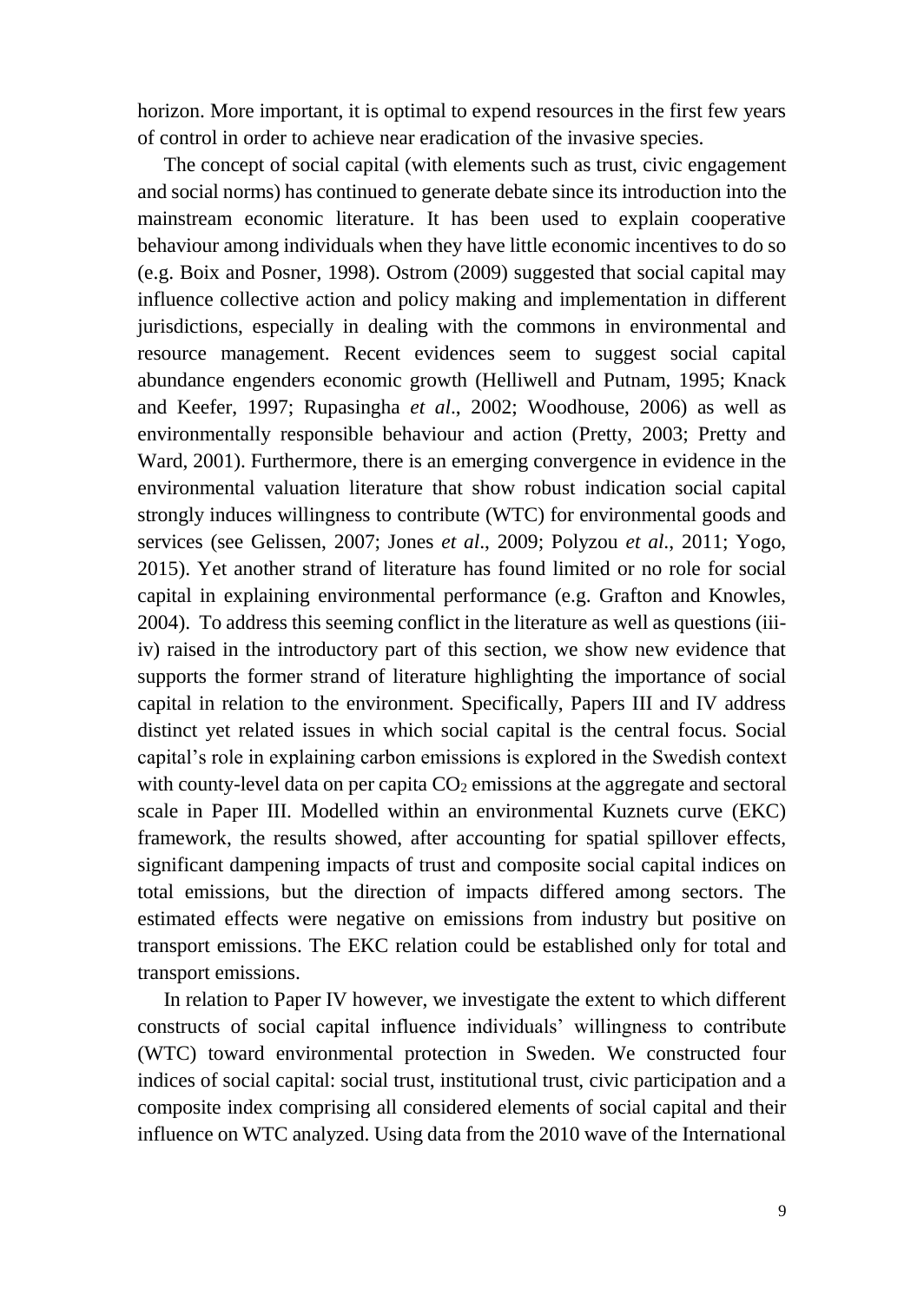Social Survey Programme (ISSP) on Sweden, we empirically show that all four social capital parameters are significant and robust drivers of Swedish public's willingness to contribute when the payment vehicles are increased higher prices or taxes or through lifestyle changes in order to protect the environment. We find statistically significant impact for social trust and civic participation on WTC. Institutional trust is not significant when the payment vehicle is a reduction in the standard of living. Overall, the composite index of social capital came out as a robust predictor of individuals' likelihood to contribute irrespective of the payment vehicle.

Finally, the role of energy resources in meeting different needs of households, industries, etc. in any economy cannot be overemphasized. Different types of energy sources are required to meet demand for lighting, cooking, electricity generation among many other uses. Demand for energy in Ghana similar to most developing countries exceeds the available supply. A key challenge to Ghana's energy sector is inadequate access to modern energy services such as liquefied petroleum gas (LPG) and electricity, although some improvements over the past decade is evident. This has created a relatively high dependence on traditional energy sources including biomass (mainly charcoal and wood fuel) to meet the energy needs of households. It is estimated that about 76% of Ghanaian households depend on biomass for cooking and heating water (Mensah and Adu, 2015). Paper V provides a detailed analysis of the drivers of disaggregated energy demand in Ghana. We consider the following disaggregated energy types – gasoline, diesel, LPG, kerosene, solid biomass, residual fuel oil and electricity and model their relative responsiveness to carefully selected set of covariates. Time series econometric methods, autoregressive distributed lag and partial adjustment models, were utilized to estimate short and long run disaggregated energy demand determinants. Results show that energy prices, income, urbanization and economic structure are significant demand drivers of different energy types in Ghana with varying elasticities. There is evidence of high degree of inter-fuel substitution in energy demand in Ghana, particularly from gasoline, diesel and kerosene toward LPG consumption.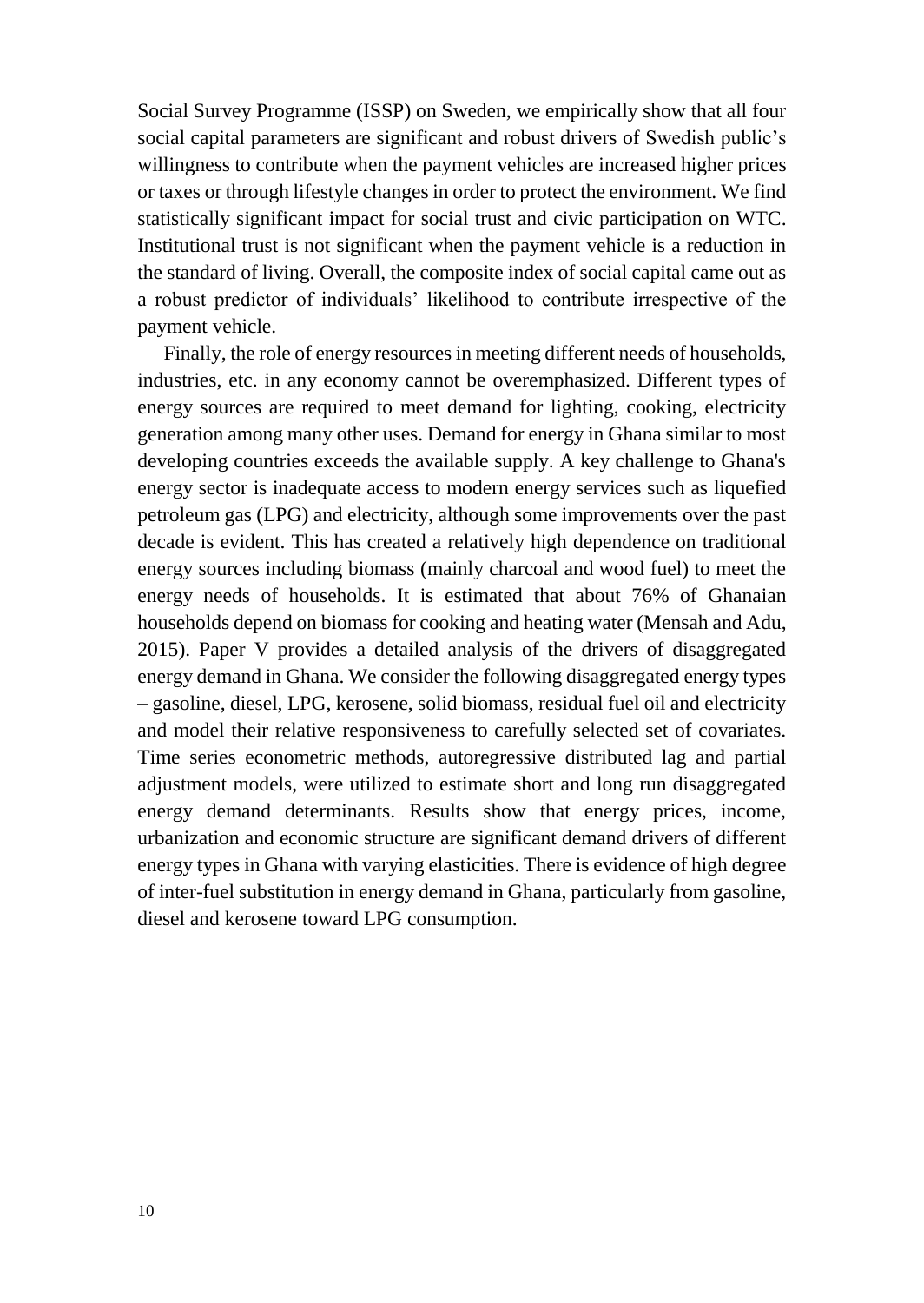## 2 Summaries of Appended Papers

#### 2.1 Paper I: Economics of harmful invasive species: A review

Intentional and unintentional introduction of invasive species into new environments have had, and continue to have profound ecological, human, social and economic effects at national, regional and global scales. Natural habitats of indigenous species have been disturbed, ecosystem functioning degraded, and aesthetics of natural environments impaired due to biological invasions. This worrying phenomenon has received recognition from ecologists, economists and public entities with environmental protection and management oversight. For example, OTA (1993) estimates damage costs of 79 harmful invasive species (HIS) to be some \$185 billion at the maximum, which corresponds to 1.4% of GDP (gross domestic product) of the US in 1993. Later studies also indicate large damage costs as related to GDP, up to 12% (see review in Gren *et al*., 2009 and Table 1 in Section 3 of the paper). The damages and their causes are much explained by economic activities; as vectors of HIS through international trade and as drivers increasing ecosystem vulnerability through changes in land uses and environmental pollution. This, in turn, implies that strategies for managing HIS can be found in economic solutions to these causes and their effects. Noneconomic factors that influence HIS introduction include among others activities undertaken for the purposes of deriving non-material benefits from species' introduction for aesthetics, educational (e.g. ornamental plants for horticultural studies; invasive fish for aquaculture experiments, etc*.*) and cultural heritage (e.g. religious values).

However studies on the economics of biological invasive species and their associated problems were scarce in the mainstream economic literature, until recently. In the last few decades, the economic field has been witnessing a relative explosion of both theoretical and empirical expositions aimed at shedding light on the economic problem of invasive species. In principle, we can identify three main questions addressed in this literature: (*i*) what is the damage cost of HIS? (*ii*) which is the best management strategy? and (*iii*) which policy instruments should be used in order to affect peoples' behavior? The literature on the first question arose relatively early, some studies are found in 1980s, and have been subject to reviews in mid 2000s (Born *et al*., 2005; Lovell and Stone 2005). These reviews showed large differences in estimated damage costs of single species, which is explained by differences in methods applied, and the spatial and dynamic scale of the studies. The two other questions started to be addressed and analyzed in the economic literature approximately 20 years later.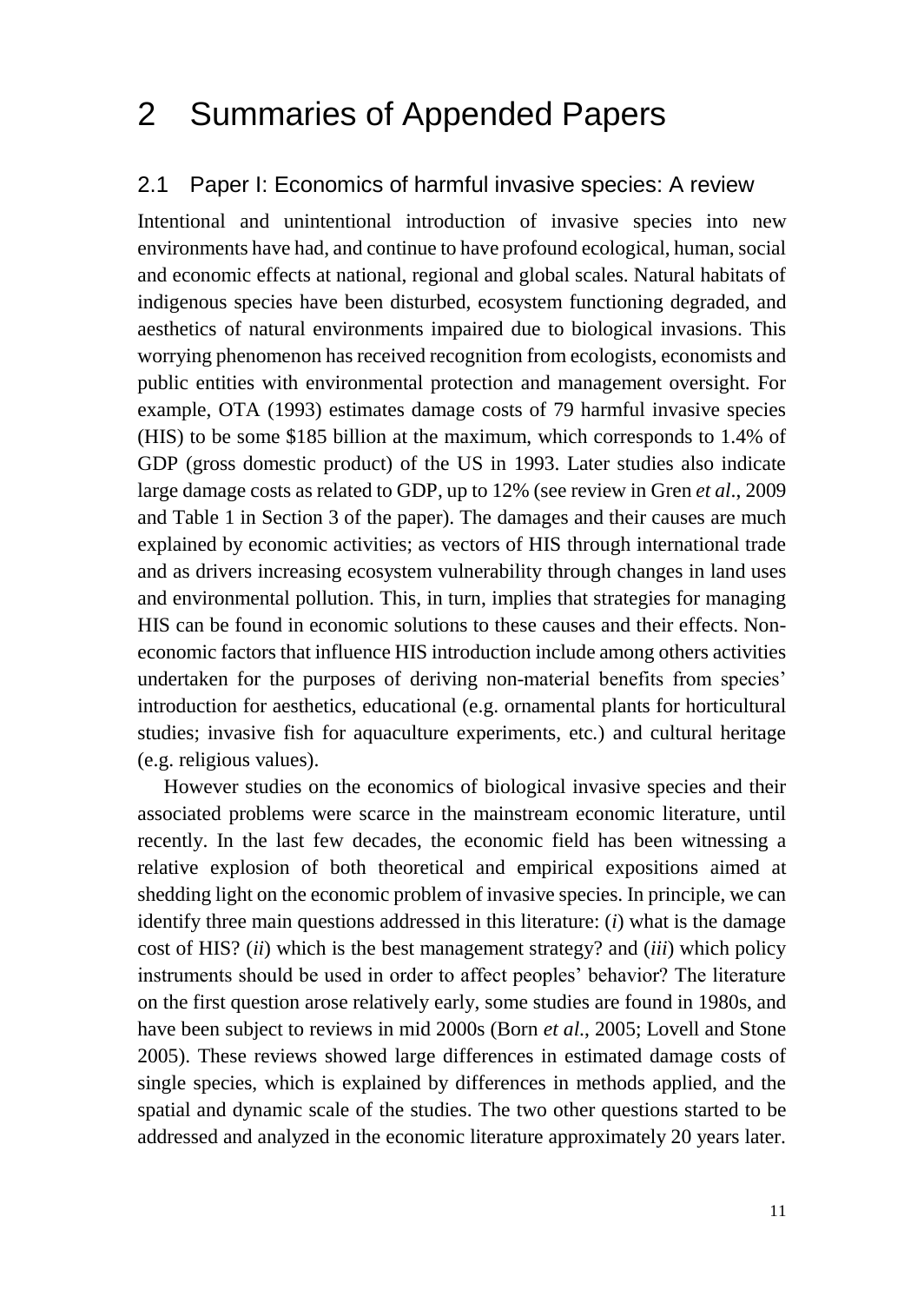Some of this literature is reviewed in Gren (2008), who concluded that much of the literature so far was theoretical and in its infancy. Nevertheless, Gren (2008) pointed out important lessons that were already apparent, such as the need to use tariffs on trade or inspections of cargos with care, given they can be counterproductive and even increase the risk of HIS, as well as the trade-off between early detection and response and risk of spending large resource on invasive species that would not cause any harm.

In this paper, we provide an updated review of the literature on the economics of invasive species management. In particular we provide an overview of recent developments in economics, and which challenges remain. We review both theoretical and empirical studies addressing various management strategies and using different methodological approaches. The biological invasion chain, commonly applied on the ecological literature, serves as a point of departure for the review, which is discussed in Section 2 of the paper.

The review revealed a relatively large body of literature on the assessment of damage costs of invasive species; single species and groups of species at different geographical scales. However, the estimated damage costs show large variation, from less than 1 million USD to costs corresponding to 12% of gross domestic product, depending on the methods employed, geographical scale, and scope with respect to inclusion of different species. Decisions regarding optimal management strategies, when to act in the invasion chain and which policy to choose, have received much less attention in earlier years, but have been subject to increasing research during the last decade. More difficult, but also more relevant policy issues have been raised, which concern the targeting in time and space of strategies under conditions of uncertainty. In particular, the weighting of costs and benefits from early detection and mitigation against the uncertain avoidance of damage with later control, when the precision in targeting species is typically greater is identified as a key challenge. The role of improved monitoring for detecting species and their spread and damage has been emphasized, but questions remain on how to achieve this in practice. This is in contrast to the relatively large body of literature on policies for mitigating dispersal by trade, which is regarded as one of the most important vectors for the spread of invasive species. On the other hand, the literature on how to mitigate established species, by control or adaptation, is much more scant. Studies evaluating causes for success or failure of policies against invasive species in practice are in principal non-existing.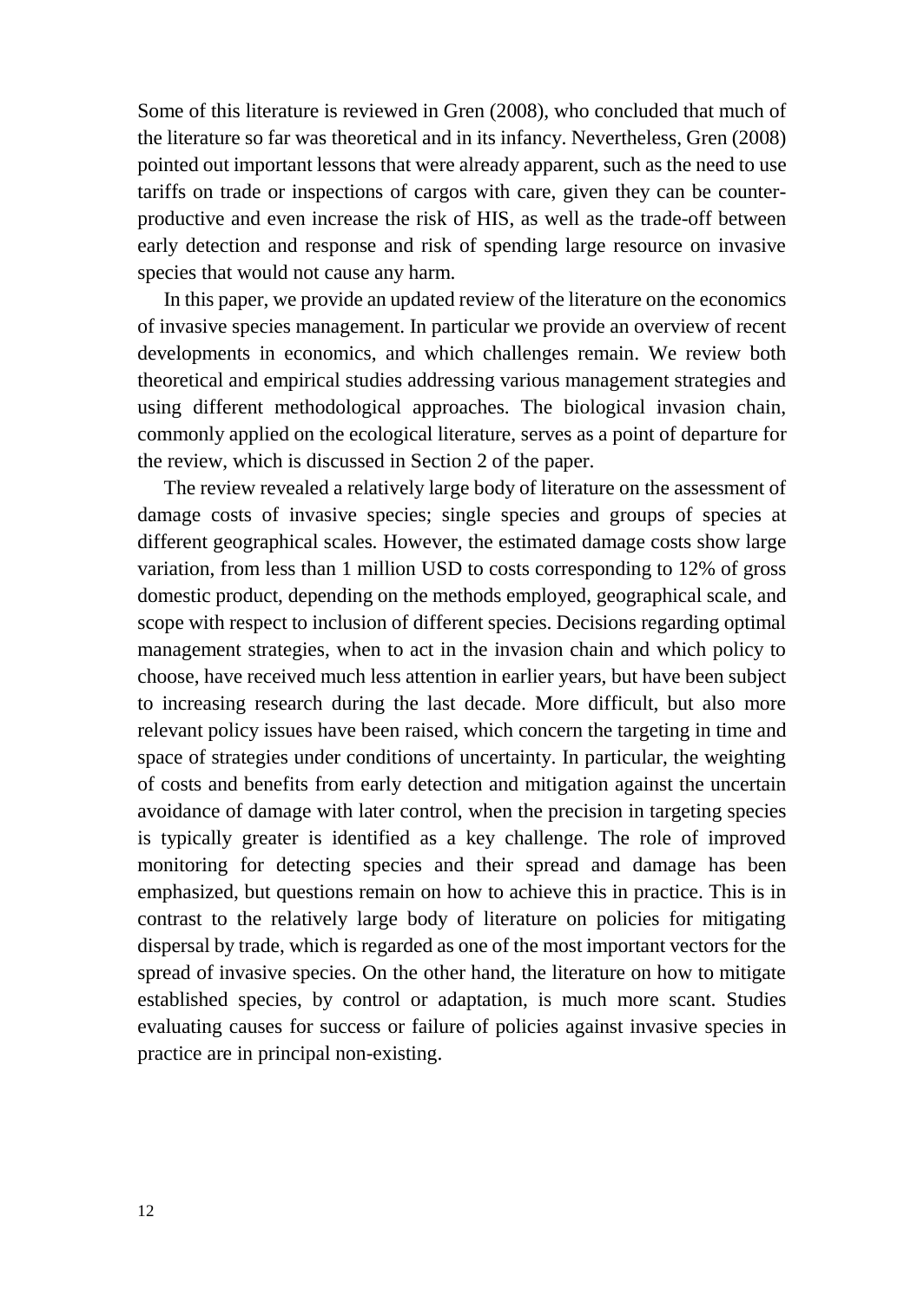#### 2.2 Optimal management of aquatic invasive species in Sweden: Case of *Elodea canadensis*

The invasive species phenomenon is widespread globally, with multiple impacts on the biodiversity and functioning of invaded ecosystems (Rørslett *et al*., 1986; Mjelde *et al*., 2012; Zehnsdorf *et al*., 2015). The incidence of invasive species imposes substantial ecological/environmental damage and economic costs. For example, it is estimated that economic damages from harmful invasive species amounts to more than \$US335 billion in the US, UK, Australia, South Africa, India and Brazil (Pimentel *et al*., 2001). By the final stage in the invasion process where adaptation is probably the last resort, annual damages estimated for the invasive *Emerald Ash Borer* (Agrilus planipennis) is about \$US70 million per annum in the US state of Ohio (McDermott *et al*., 2013a). The situation is no different for Sweden where the costs of 13 nonnative invasive species were estimated to be on average \$US3.3 billion (Gren *et al*., 2009).

Aquatic invasive species are regarded as one of the most destructive species in the invasion taxa imposing severe damages on most of its invaded habitats and native living organisms with consequent environmental and economic costs. Production losses from agriculture, fishery, recreation, real estate (i.e. property value reduction) are some of the economic impacts of invasive species in aquatic ecosystems (see Marbuah *et al*., 2014). Notable among these adverse impacts include but not limited to estimated damage costs of about \$US6billion per year due to production loss from fishery in 13 Florida lakes in the US arising from aquatic plant invasion (Adams *et al*., 2007). Similarly, Zebra mussel in the US and Canada imposed around \$US 0.1-5 billion per year destruction cost to power plant facilities not excluding aquaculture, sport fishery, boat damage and aesthetic impairment of same species in the Great lakes region of US and Canada (\$US3.5 billion per annum; see Lovell and Stone, 2005). The introduced signal crayfish in Sweden has successfully outcompeted and reduced production of native noble crayfish in Lake Halmsjon costing approximately \$US8/person. In the same vein, Yellow Floating Heart in Lake Väringen resulted in significant recreational losses thus imposing control cost of about \$US90/person (Kataria, 2007; Carlsson and Kataria, 2008; Gren, 2008; Marbuah *et al*., 2014 for reviews on the economics of invasive species).

*Elodea Canadensis*(Michx), native to North America, is a submerged aquatic plant which is now invasive in many regions of the world. It is dioecious and flowers between June and August every year and vegetatively reproduces fragmentation dominating in both native and introduced populations (Bowmer *et al*., 1984). It was first introduced into Europe in 1859 as an ornamental plant (aquarium and pond plant in botanical gardens) and rapidly spread throughout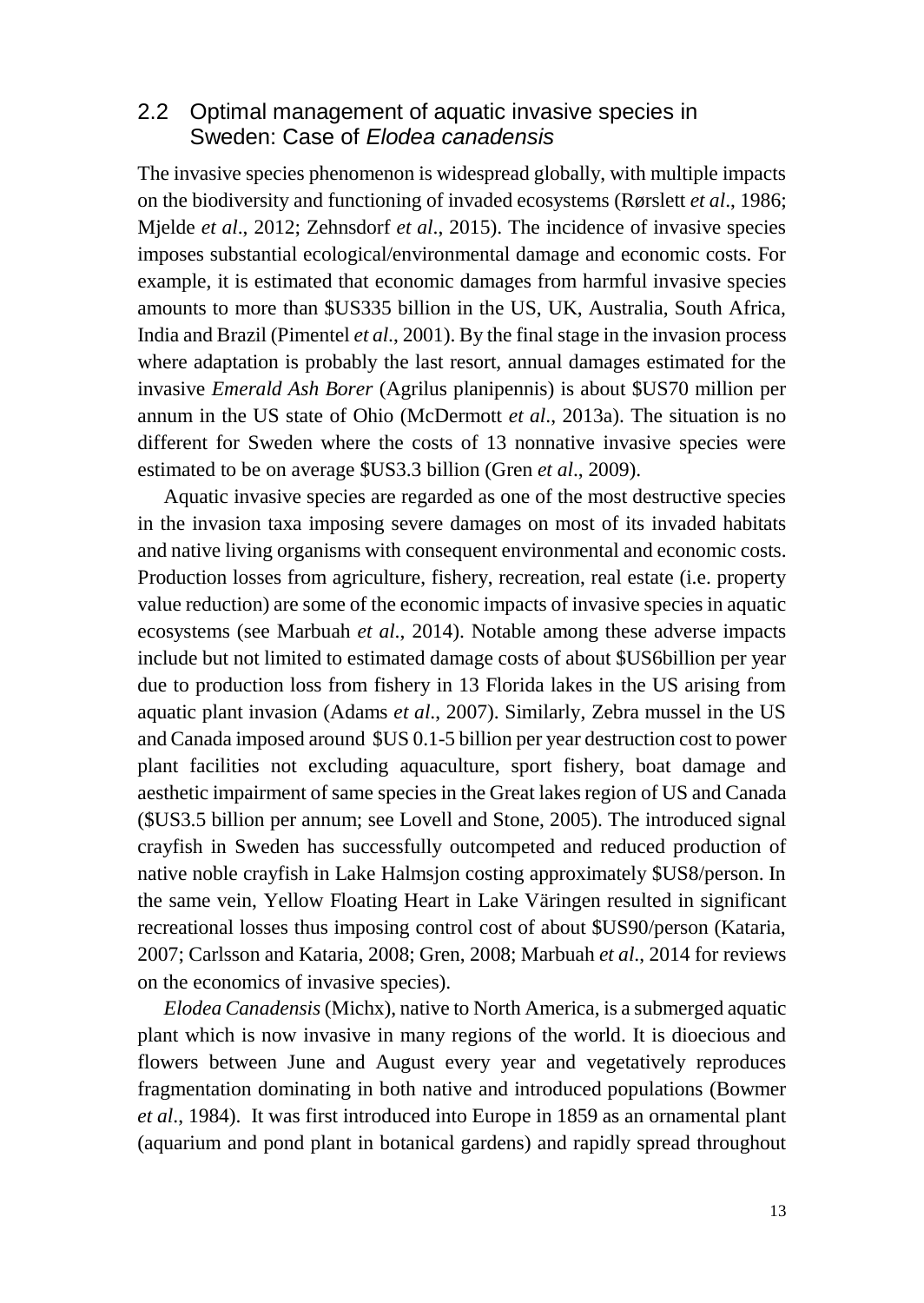Europe (Cook and Urmi-König, 1985; Josefsson and Andersson, 2001). In Sweden, *E. canadensis* was first introduced into lake Mälaren in 1871 but year of introduction in other lakes in Sweden is unknown (Josefsson and Andersson, 2001). Since its first introduction, *E. canadensis* is now common and established in nutrient-rich lakes and slow moving rivers in the whole of southern and central Sweden (Josefsson and Andersson, 2001; Larson, 2007). Its impact has been well documented and includes the following. It competes with other native species in its environment and sometimes displaces indigenous vegetation, thus reducing biodiversity (Rørslett *et al*., 1986; Mjelde *et al*., 2012). Additionally, it can grow densely given favourable environmental conditions, spreads fast and affect an entire lake ecosystem (Josefsson and Andersson, 2001). In Sweden, it has caused major changes in habitat modification in infested lakes (Josefsson and Andersson, 2001). It also causes problems for boat traffic, fishing (especially crayfish), swimming, and other recreational value of lakes where present in dense mass (Josefsson and Andersson, 2001; Zehnsdorf *et al*., 2015). Furthermore, *Elodea* impairs aesthetic beauty of lakes with consequent negative impact on real estate property values.

*E. canadensis* is a plant commonly used in constructed wetlands – that is wetlands which are built/maintained to absorb chemical contaminants (e.g. heavy metals, excess nutrients) adjacent to sewage outflows and mines. At moderate abundances, *E. canadensis* has positive effect by reducing eutrophication. Eutrophication (nutrient pollution) occurs when excess nutrients stimulate planktonic algal blooms, which dominate the surface of the water, sucking all oxygen out of the water (especially as the algal biomass decays) and blocking light. This basically kills the rest of the lake ecosystem. As eutrophication is mostly a summer phenomenon, *E. canadensis* could be beneficial by absorbing a lot of the excess nutrients into macrophyte biomass, so that the algae never bloom and the water remains clear. By the late winter when *E. canadensis* starts to die back, the risk period for summer eutrophication is over. Conversely, at very high abundances *E. canadensis*potentially pose a risk of decaying biomass being disruptive by favouring eutrophication, but there are other negative outcomes (such as fishing, bathing, boating) which face the greatest risks at those high densities (see for e.g. Strand and Weisner, 2001; Josefsson and Andersson, 2001 for details on *E. canadensis* dynamics and impacts).

Mechanical treatment (i.e. harvesting through cutting) is the only weed control programme at the moment where biocontrol (using agents such as the herbivorous fish Asian grass carp) and herbicide use are inapplicable either because it is prohibited or has been unsuccessful (Zehnsdorf *et al*., 2015).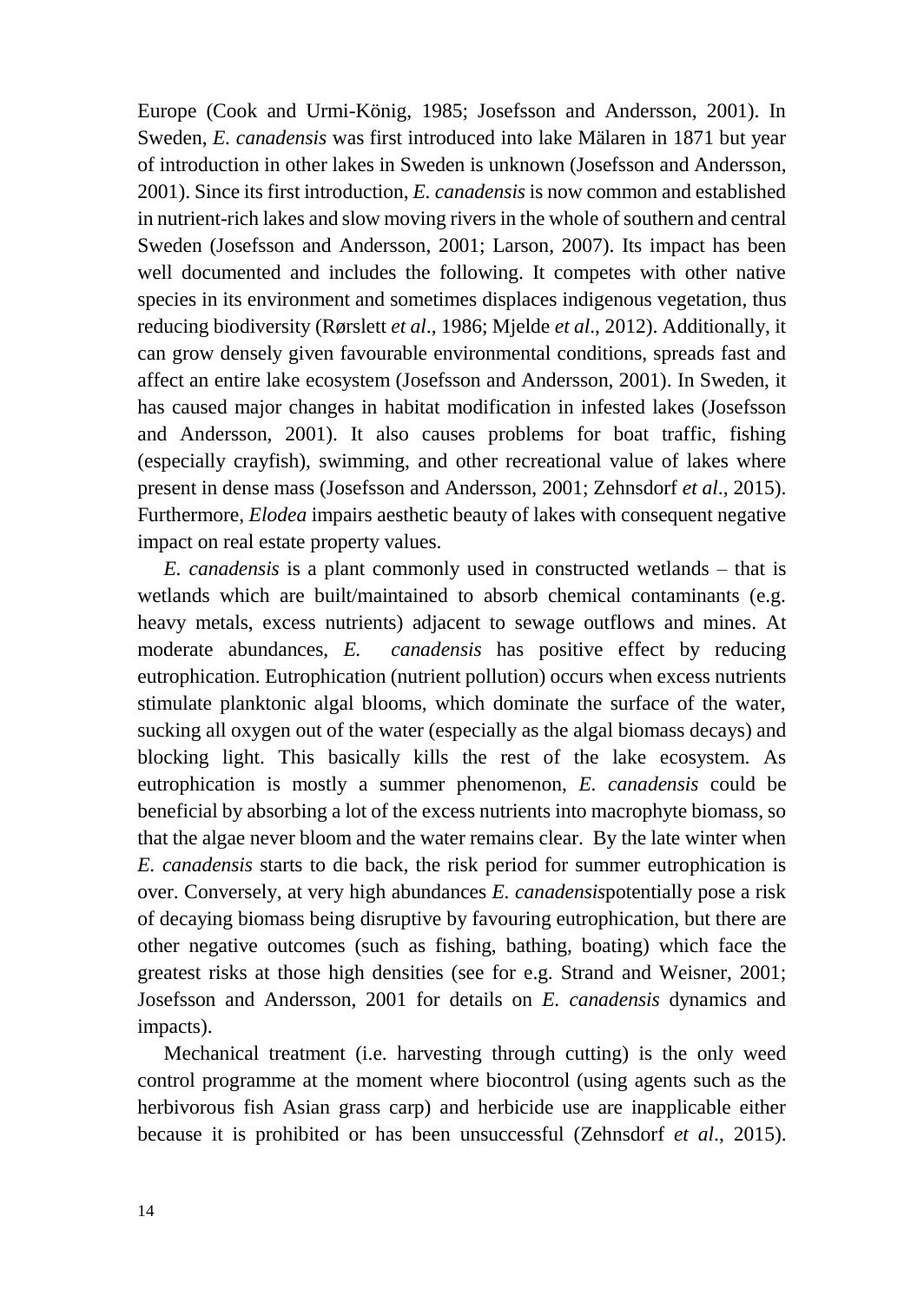Mechanical cutting of the invasive weed *Yellow Floating Heart* (Nymphoides peltata) was successfully applied to Lake Väringen in Sweden (Carlsson and Kataria, 2008).

The purpose of this paper is to model optimal management (i.e. weed cutting and removal) of *E. canadensis* that generates benefits in small quantities from reduced eutrophication which turn into damages at higher densities because of contribution to eutrophication as well as impairment of ecosystem services such as swimming, fishing and boat traffic where the greatest risks are likely to be felt. Using a simple bioeconomic model developed to describe the population dynamics of the weed in Lake Lötsjön in Sweden, we conducted an analysis of the optimal management of the species providing both good and bad effects on society. To the best of our knowledge, there are currently no studies assessing optimal management of an invasive species with both potential positive and negative ecological and social outcomes. In general there are relatively few studies on the optimal management of invasive species compared to the large body of literature on the calculation of costs of invasive species (see Marbuah *et al*. 2014 for a review). Much of the existing literature has been focused on optimal timing and choice of control measures for invasive species (Finnoff *et al*., 2005; Settle and Shogren 2002); role of the invader's life history for optimal management (Buhle *et al*., 2005; Hastings *et al*., 2006; Elofsson and Gren, 2015) or identification of best management strategy from risk analysis (Leung *et al*., 2002; Hyytiäinen *et al*., 2013).

Results from simulating our parametrized model over a 50-year period indicates that it is optimal to engage in the proposed weed cutting and removal control programme since it yielded positive net economic benefits. The results further revealed that total net present value of benefits is quite sensitive to choice of discount rate, changes in intrinsic growth rate of the invader, environmental carrying capacity of the lake but most responsive to the damage cost parameter.

#### 2.3 Social capital and carbon emissions in Sweden

The concept of social capital can be traced to Hanifan (1916). It was later used for explaining cooperative behaviour among individuals when they have little economic incentives to do so (e.g. Boix and Posner, 1998). There is ample evidence in the literature that the availability of social capital engenders economic growth (Helliwell and Putnam, 1995; Knack and Keefer, 1997; Rupasingha *et al*., 2000; Rupasingha *et al*., 2002; Woodhouse, 2006) and environmentally responsible behaviour and action (Pretty, 2003; Pretty and Ward, 2001; Jones *et al*., 2009a,b). However, despite these empirical findings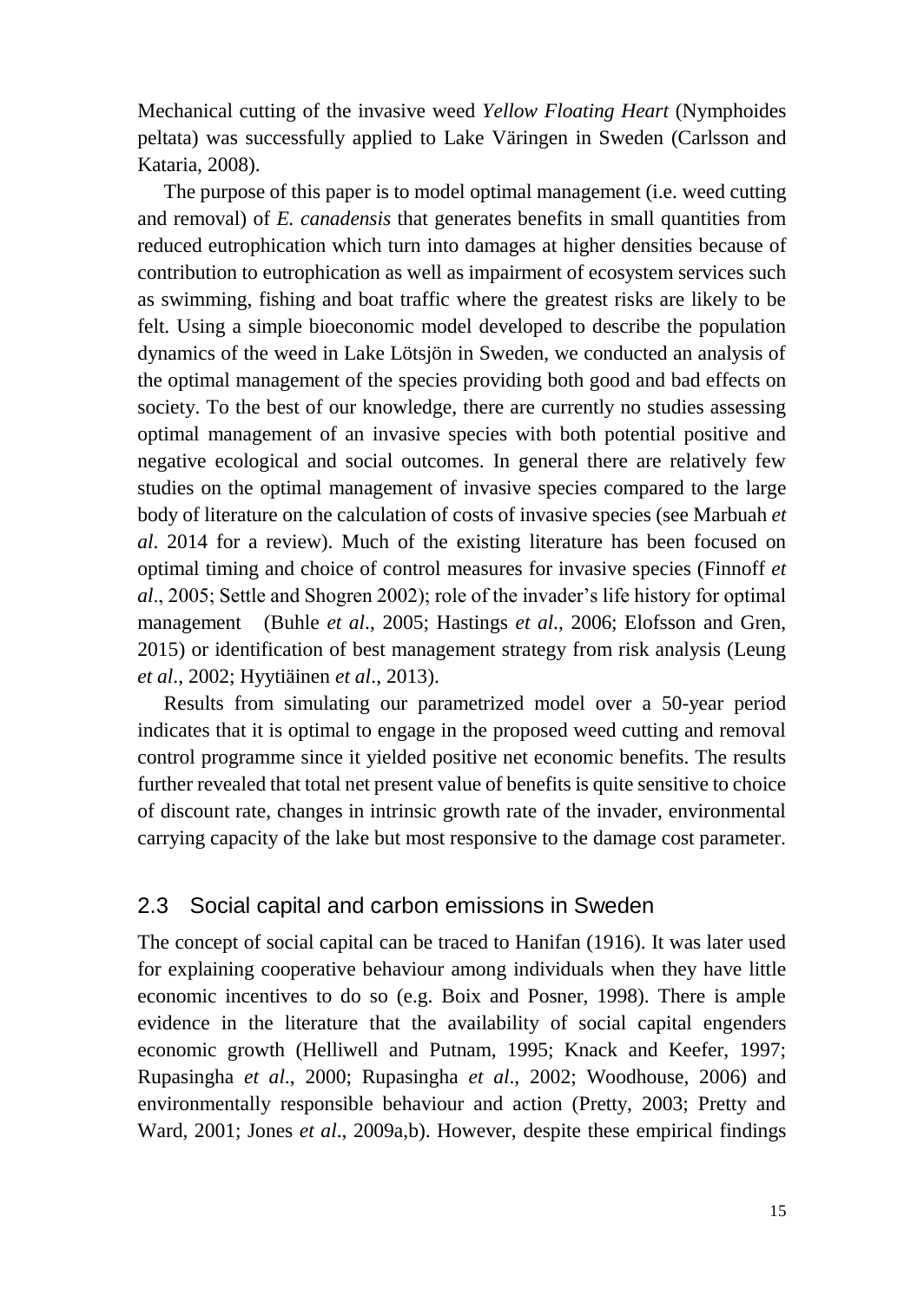there are few studies on the impact of social capital on carbon emissions at the regional or national scales. Instead, there is a large body of literature examining the relation between economic growth and pollution in the so-called Environmental Kuznets Curve (EKC) framework where it is hypothesized that emissions increase at low income levels as nations need to secure acceptable living standards but then decline at higher income levels because of changes in preferences, technology, and affordability (see reviews in Dinda 2004; Goldman *et al*., 2012; Kaika and Zervas, 2013). However, many studies fail to establish an EKC relation and are criticized for theoretical flaws, such as neglect of developing countries' fight against environmental damage (e.g. Dinda 2004), repercussions on the economies from environmental degradation (e.g. Arrow *et al*., 1995), and leakage of dirty production from developed to developing countries (e.g. Stern 2002). Another important criticism is biased and inconsistent estimates arising from model misspecification due to omission of spatio-temporal effects in emissions data if significant present (Burnett *et al*., 2013; Aklin, 2016).

The main purpose of this paper is to investigate the role of social capital for carbon dioxide  $(CO_2)$  emissions in Swedish counties over the period 2005-2011. By studying counties with similar institutional set up we avoid some of the criticisms raised against the EKC literature (e.g. leakage and differences among countries). However, the operationalization of social capital can be made in several ways, and a distinction is usually made between cognitive and structural components (Putman, 2000). The cognitive aspect refers to the predisposition of individuals to act in a way which is beneficial for society, and the structural aspect the interaction among individuals (e.g. Kaasa and Parts, 2008). Different constructs of trust are often used to measure the cognitive part, and networks and civic engagement are applied to measure the structural part. We test for both constructs. Specifically, in this paper, we test the effect of composite indices of trust and membership and engagement in different forms of organizations on CO<sup>2</sup> emissions in Sweden.

It has been argued that these two social capital variables interact since networking can reinforce trust, and vice versa (Kaasa and Parts, 2008). Similar interaction may appear for income and social capital, where a higher income level is associated with more abundance of social capital (Kaasa and Parts, 2008). By incorporating social capital in our model individually and interactively with real income, we shed light on our understanding of this interaction effect which influences the shape of the EKC by shifting it downward if the interaction turns out negative and statistically significant. The implication of such a result is that there is a lower  $CO<sub>2</sub>$  emissions cost of economic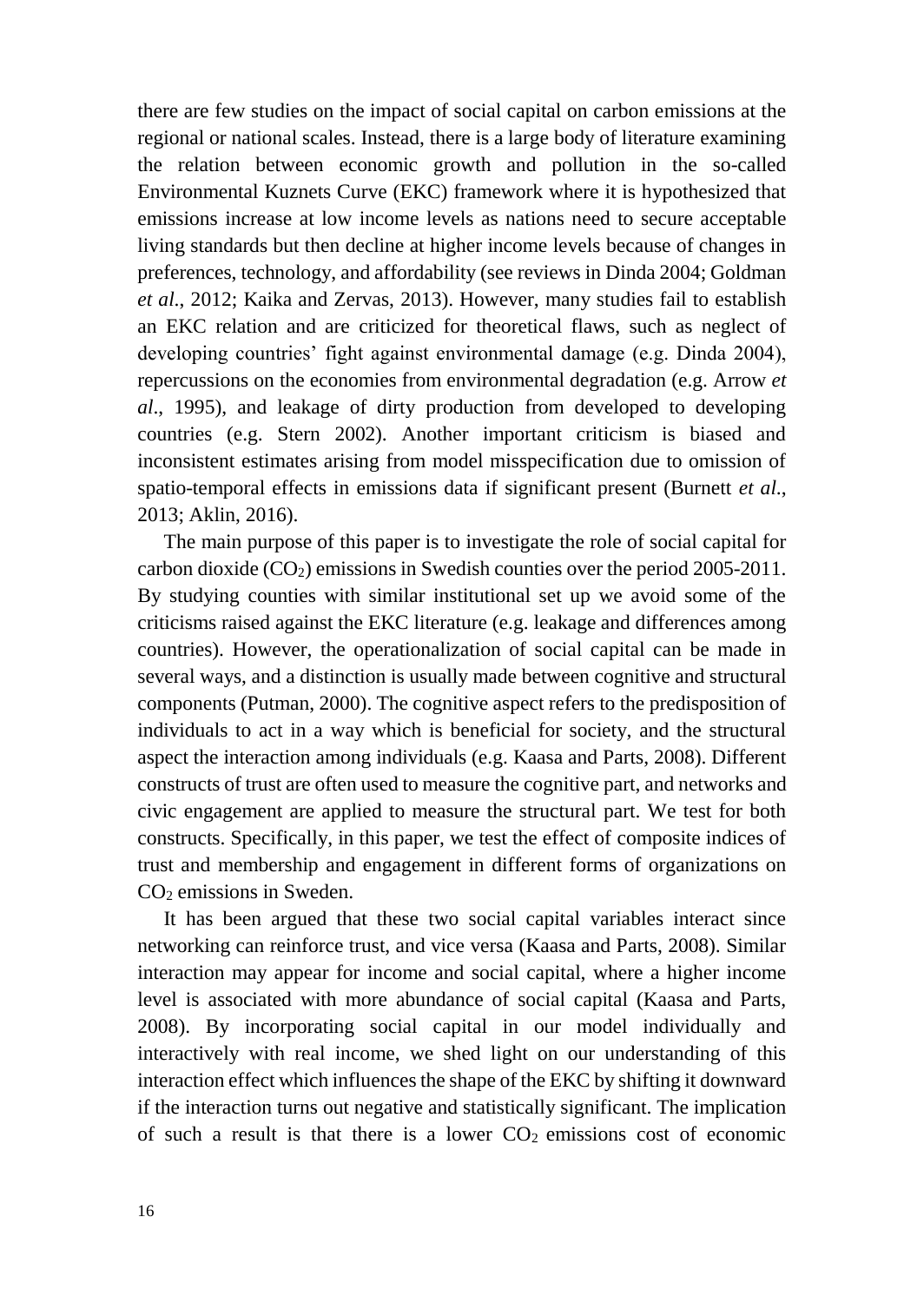development (Ibrahim and Law, 2014). In this vein, we test the explanatory power of both types of interaction terms for carbon emissions. Another purpose of the study is to estimate the explanatory power of spatial correlation among counties, which can occur from e.g. infrastructure linkages, and co-operations. Strategic interaction may also occur where a county could be encouraged to cut its emissions if neighbouring counties are doing same. That is, counties may set emission targets for  $CO<sub>2</sub>$  based on emission levels chosen by their neighbours (Donfouet *et al*., 2013).

Our study is most close to the small literature that explicitly introduces social capital in an EKC framework (Grafton and Knowles, 2004; Paudel and Schafer, 2009; Keene and Deller, 2013; Ibrahim and Law, 2014; Carratini *et al*., 2015). The evidence from these studies have been mixed. Whereas Grafton and Knowles (2004) did not find significant evidence of impacts of any social capital construct on emissions of  $CO<sub>2</sub>$ ,  $SO<sub>2</sub>$ , and  $NO<sub>x</sub>$ , Paudel and Schafer (2009) established a significant role played by social capital (measured by a composite index of different measurements of organizational activities) in explaining water pollution from phosphorus in 53 Louisiana parishes in the US. Keene and Deller (2013) examined the impact of social capital in an EKC framework on emissions of fine particulates in US counties, and accounted for spatial autocorrelation. They constructed a composite index of different organizational activities, and found that this social capital construct reduces emission of fine particulates. Ibrahim and Law (2014) analyzed the interaction effect between social capital and GDP/capita on  $CO<sub>2</sub>$  emissions in developed and developing economies and found significant complementarity in their effects. Carratini *et al*., (2015) examined the impact of general trust on green-house gas (GHG) emissions in 29 European countries. They find that abundance of social capital has a significant reduction on GHG emissions.

In our view, this study contributes to this literature in two ways. First, the impact of social capital and spatial correlations are tested for small regions within a country, which has been made only for water pollution by Paudel and Schafer (2009). The second contribution is a test of the complementarity or substitutability between social capital and income per capita as well as the interaction effect between different elements of social capital on  $CO<sub>2</sub>$  emissions to see if there is any significant impact as argued in the preceding paragraph.

Using the system generalized method of moments (GMM) to account for endogeneity in the presence of dynamic and spatial effects using geo-referenced emissions data, the results showed significant negative impacts of trust and the overall social capital indices on total emissions, but the direction of impacts differed among sectors. The estimated effects were negative on emissions from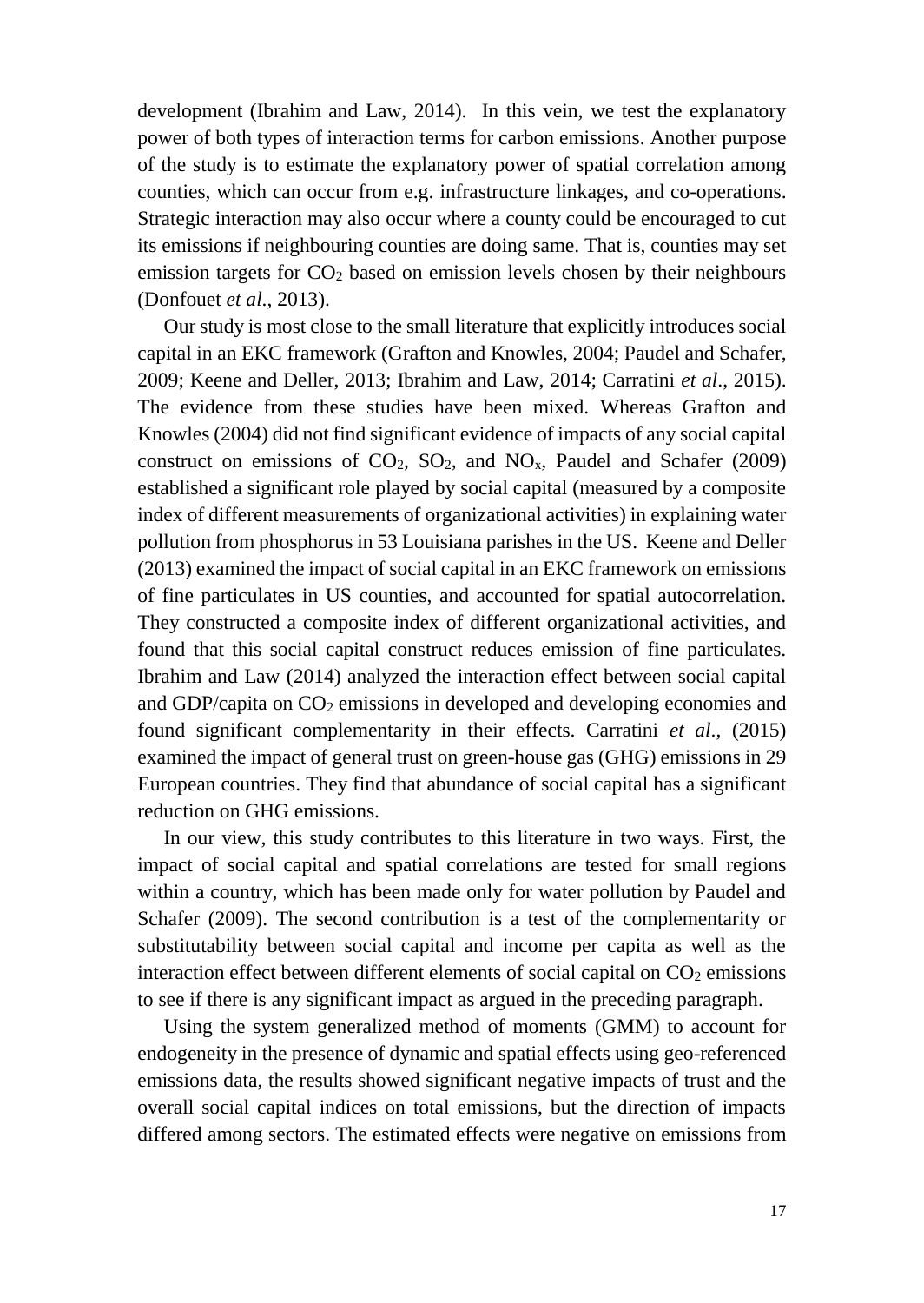industry but positive on transport emissions. Common results to most type of emissions were significant dynamic and spatial carbon emissions effects, but EKC relations could be established only for total and transport emissions.

#### 2.4 Is willingness to contribute for environmental protection in Sweden influenced by social capital?

The extant environmental and resource economics literature has identified and highlighted several factors that drive people to make financial contributions toward the provision of a public good such as the environment (see Mitchell and Carson, 1989; Meyer and Lieber, 2010). The decision by individuals willing to pay for the environment can be explained by a combination of socio-economic and demographic variables such as income, age, education, marital status, etc. Yet an emerging strand of literature in environmental management has emphasized the critical role played by social capital in influencing proenvironmental attitudes and by extension individuals' tendency to contribute toward environmental quality improvements. Despite this recognition, studies in this area of research are limited but have been growing in the last few years. For example, recent evidence in the literature show robust indication social capital is positively linked to willingness to contribute (WTC) for environmental goods, environmental regulation/policy and management success (see Gelissen 2007; Jones *et al*., 2009; Polyzou *et al*., 2011; Yogo, 2015; Pretty and Ward 2001; Pretty and Smith, 2003). Pretty and Ward (2001) emphasize that "…as long as people managed natural resources, they have engaged in collective action" and that the presence of high stocks of social capital elements promote collective action towards a common good, including environmental sustainability.

The main aim of this paper is to empirically investigate the extent to which social capital influences individual decision regarding WTC for environmental protection in Sweden. The main hypothesis we test is that *all things equal*, social capital is positively related to individuals' WTC for environmental quality in Sweden. We apply the ordered logistic model to environmental and social capital data obtained from the 2010 International Social Survey Programme (ISSP) on Sweden to achieve this aim. The Swedish ISSP survey reflects a nationally representative selected sample covering individuals aged 18-79 years residing in Sweden. It covered the period 2010-02-16 to 2010-05-05 using fixed form selfadministered paper questionnaire. The purpose for the survey in Sweden was to examine the attitude of residents in Sweden on environmental issues and to compare it with the attitude of people in some forty countries as well as how the attitudes of Swedish residents have changed since 2000.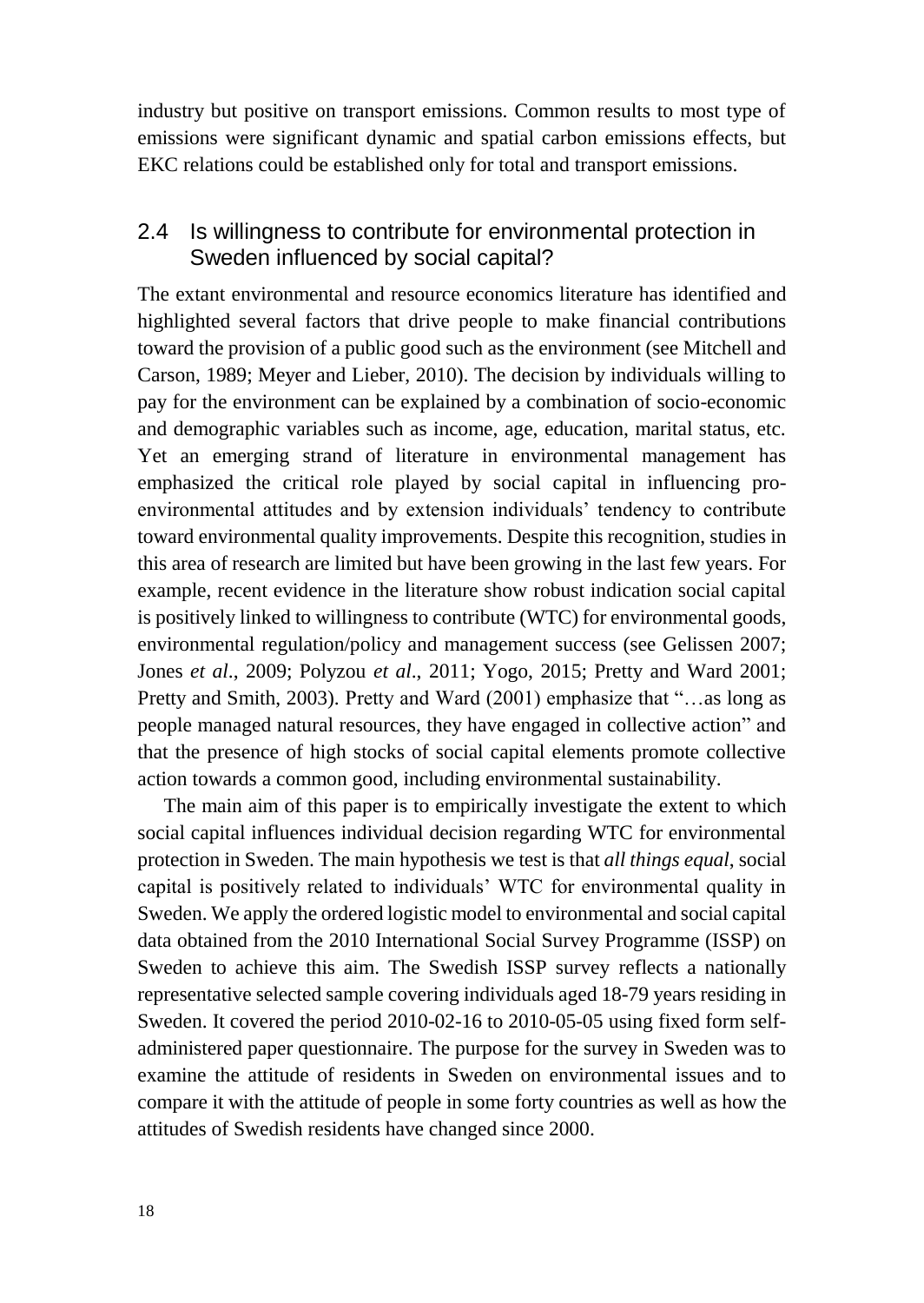We contribute to the social capital-environment literature in two ways. In the absence of studies with explicit focus on modelling social capital and its link to the environment in Sweden, this study fills the gap by utilizing several social capital elements in the context of individuals' tendency to contribute toward environmental preservation. Secondly, by considering three different measures of WTC (i.e. higher taxes, prices and accept standard of living cuts), we provide evidence on the sensitivity of each of these measures to the different social capital constructs as well as the aggregate index. The motivation for this approach is based on the argument that even though social capital in its aggregate form may predict willingness to contribute to the environment (e.g. Jones *et al*., 2009; Jones *et al*., 2010), individuals may react differently to sub-elements in forming their decision to contribute to prevent environmental damage. The need to isolate and analyze each sub-component is therefore a plausible justification.

We find statistically significant impact for social trust and civic participation on WTC. Institutional trust is not significant when the payment vehicle is a reduction in the standard of living. Overall, the composite index of social capital is a robust predictor of individuals' likelihood to contribute irrespective of the payment vehicle.

#### 2.5 Energy demand in Ghana: A disaggregated analysis

The role of energy resources in meeting the needs of households, industries, etc. among others in any economy cannot be overemphasized. Different types of energy sources are required to meet demand for lighting, cooking, electricity generation among many other uses. Demand for energy in Ghana similar to most developing countries exceeds the available supply.

A key challenge to Ghana's energy sector is inadequate access to modern energy services such as liquefied petroleum gas (LPG) and electricity, albeit some marked improvement over the past decade is evident. This has created a relatively high dependence on traditional energy sources such as biomass (mainly charcoal and wood fuel) to meet the energy needs of households. It is estimated that about 76% of Ghanaian households depend on biomass for cooking and heating water (Mensah and Adu, 2015).

The impact of continual exploitation of forest lands and burning of wood fuel by households and industries on environmental degradation continues to engage decision-makers at the local, national, regional and international levels. Experts argue that the overreliance on biomass as a key energy source by Ghanaian households is among the main drivers of the rapid depletion of Ghana's forest cover which stands at about 2% loss per annum. Thus the incessant depletion of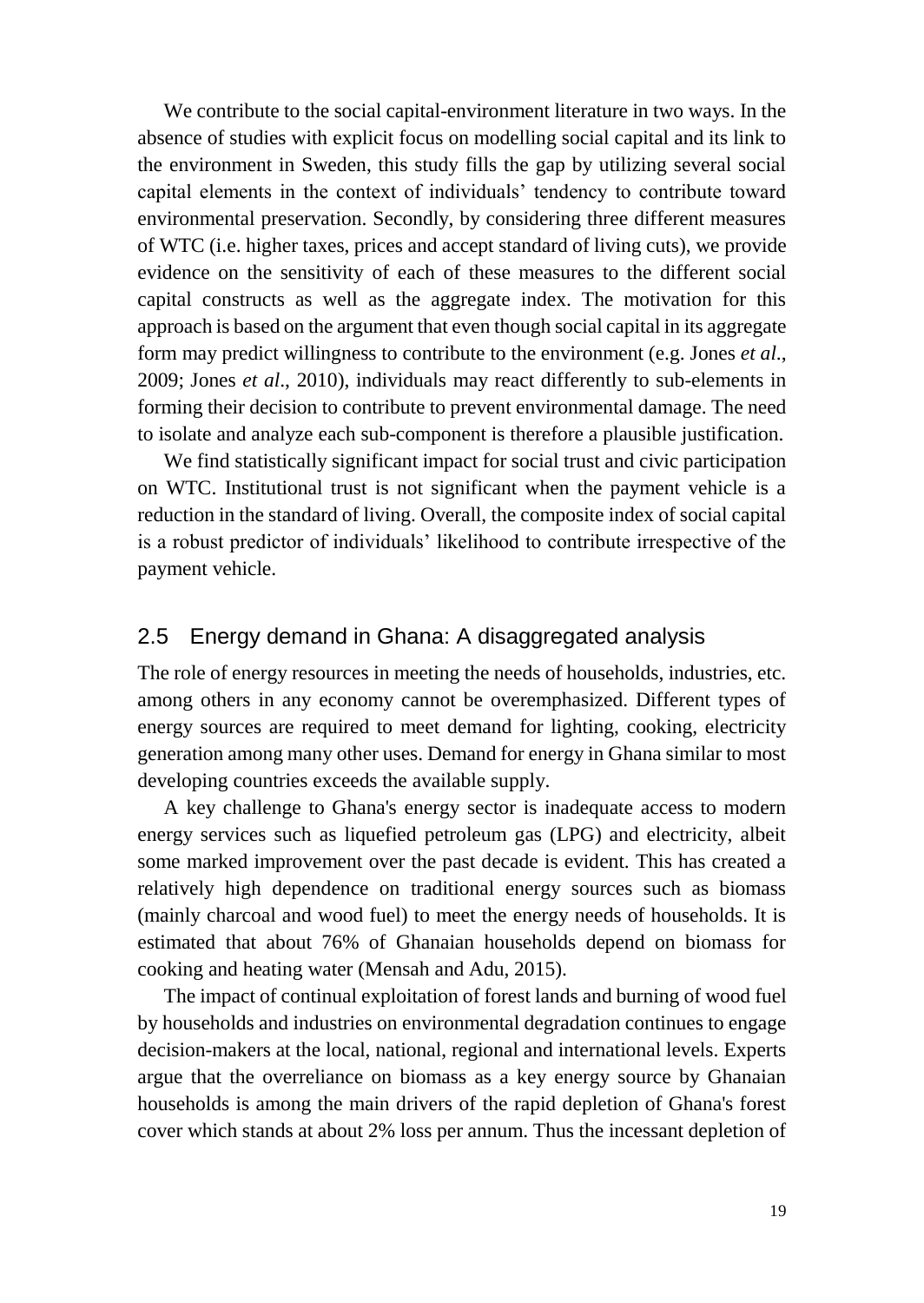the forest to meet primary energy consumption if not curtailed is likely to derail efforts at ensuring environmental sustainability and inhibit Ghana's attainment of the sustainable development goals.

It is in recognition of the debilitating impact of continued use of primary energy sources such as biomass on climate change that the United Nations has been advocating intensification of programs/ policy initiatives that encourages a switch from traditional energy sources to an enhanced access and utilization of modern and efficient sources like LPG (Mensah and Adu, 2013). The Government of Ghana therefore launched a National LPG Programme in 1990 to promote LPG use as an alternate energy source to charcoal and firewood. Urban households, public institutions and the informal commercial sector requiring mass catering facilities were targeted through extensive promotional and educational campaigns [3]. The results of these promotional efforts bore some significant fruits with LPG consumption doubling in 1992 and by 2004; total LPG consumption was over 50,000 t per annum which is about ten times more than pre-promotional consumption levels (UNDP, 2004). Promotion of LPG use among rural households was also initiated through the Unified Petroleum Price Fund (UPPF). The idea of this policy was to compensate oil marketing companies that transport petroleum products like LPG to rural and distant locations outside a radius of 200km from the Tema Oil Refinery (TOR) to cover transportation cost (UNDP, 2004). Despite these efforts, LPG consumption levels remained low in even urban areas with high demand for wood fuel. Another complementary effort was the completion of the West African Gas Pipeline (WAGP) project in 2006 to enhance gas supply for electricity generation in Ghana.

Despite these developments, frequent power crises and shortages in LPG supply have almost rolled back most of the gains made in terms of supply for domestic and industrial uses. The high dependence of Ghana on natural gas supply from Nigeria through the WAGP which is erratic, coupled with inadequate gas storage infrastructure (due to low investment) and a crippling refinery are among the reasons for the rampant frequent power outages and LPG shortages respectively in the country. Nonetheless, industry experts are optimistic that the fledgling oil and gas industry will offer sustainable supply of natural gas to boost electricity generation, especially following the completion of the "Ghana gas infrastructure project", to end the looming power crises.

A major concern however is that solving the energy crises in the country requires not just short term measures but an integrated energy policy design that seeks to tackle both demand and supply side management issues. This is because in an environment where population and urban growth is on the ascendency,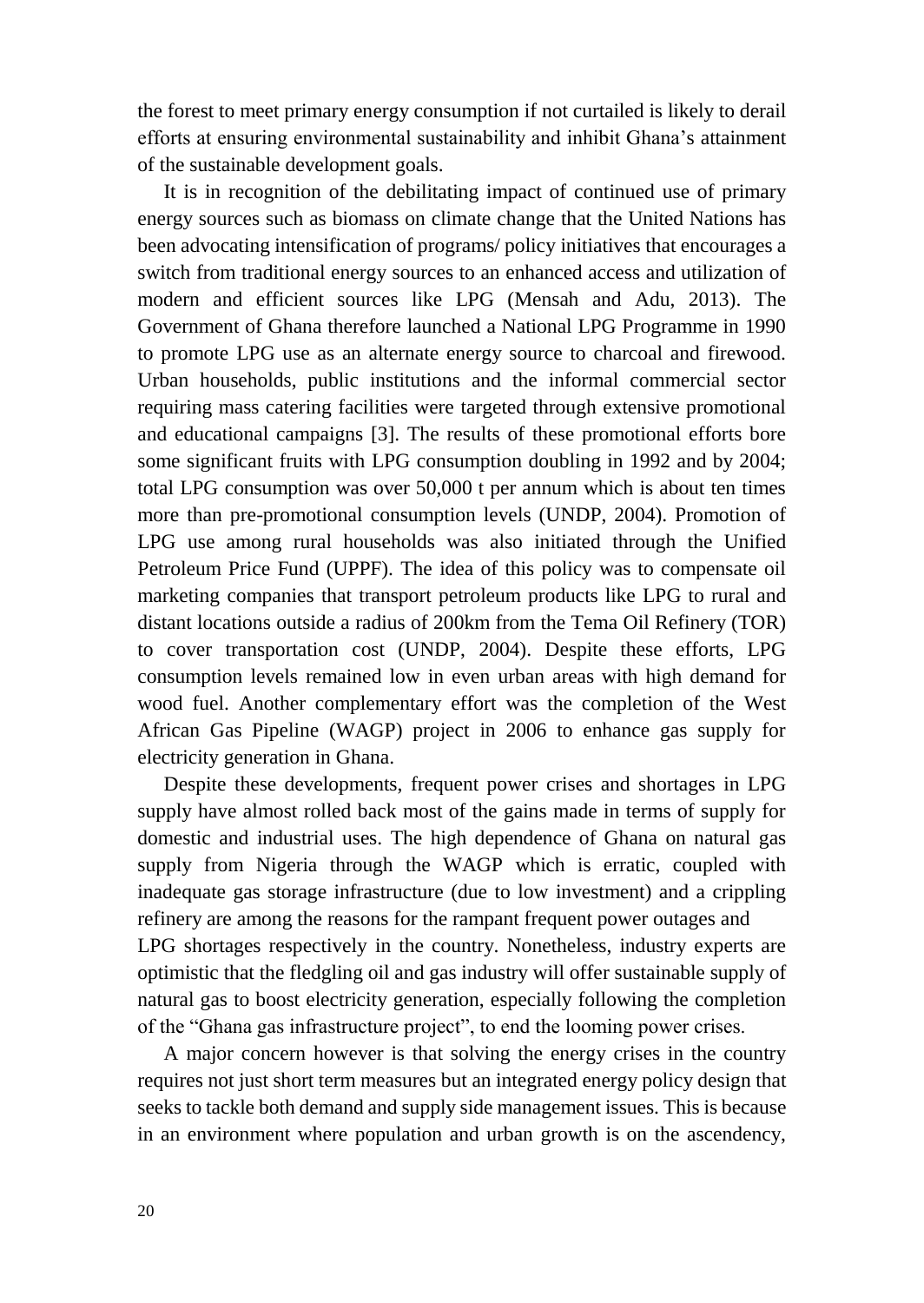meeting the energy needs of the populace will require both increased generation capacity and efficiency in demand. These can be realized only when driving forces behind energy demand are known, critically analyzed and thoroughly understood. Knowledge of such demand drivers will then help in predicting the future demand needs and implementing measures to engender efficiency in the demand.

The goal of this study is to provide a comprehensive analysis of the drivers of disaggregated energy demand in Ghana to offer guidance on energy policy prescriptions towards achieving the overarching aim of becoming an "energy sufficient economy" to propel the engines of economic growth and development. To realize this goal, we consider a comprehensive set of disaggregated energy demand sources – gasoline, diesel, LPG, kerosene, solid biomass, residual fuel oil and electricity. We use the autoregressive distributed lag and partial adjustment models respectively to estimate short and long run disaggregated energy demand determinants. This is important for purposes of policy planning and implementation since the estimated coefficients could inform energy demand management as well as the supply side. Critical policy and sensitive issues such as petroleum price subsidization, urban planning as well as the need for further investment in energy infrastructure could benefit from this paper's results.

Our results show that energy prices, income, urbanization and economic structure are significant demand drivers of the different energy types in Ghana with varying estimated elasticities. Further, there is evidence of high degree of inter-fuel substitution in energy demand in Ghana, particularly from gasoline, diesel and kerosene towards LPG consumption. We recommend, among different policy options, a customization of energy price subsidization policies, especially on LPG, to reduce the unintended beneficiary dilemma or spillover effect of current government policy. Other policies such as intensification of energy conservation programs and market entry of independent power trading companies to enhance energy service delivery through competition are also worthy of note.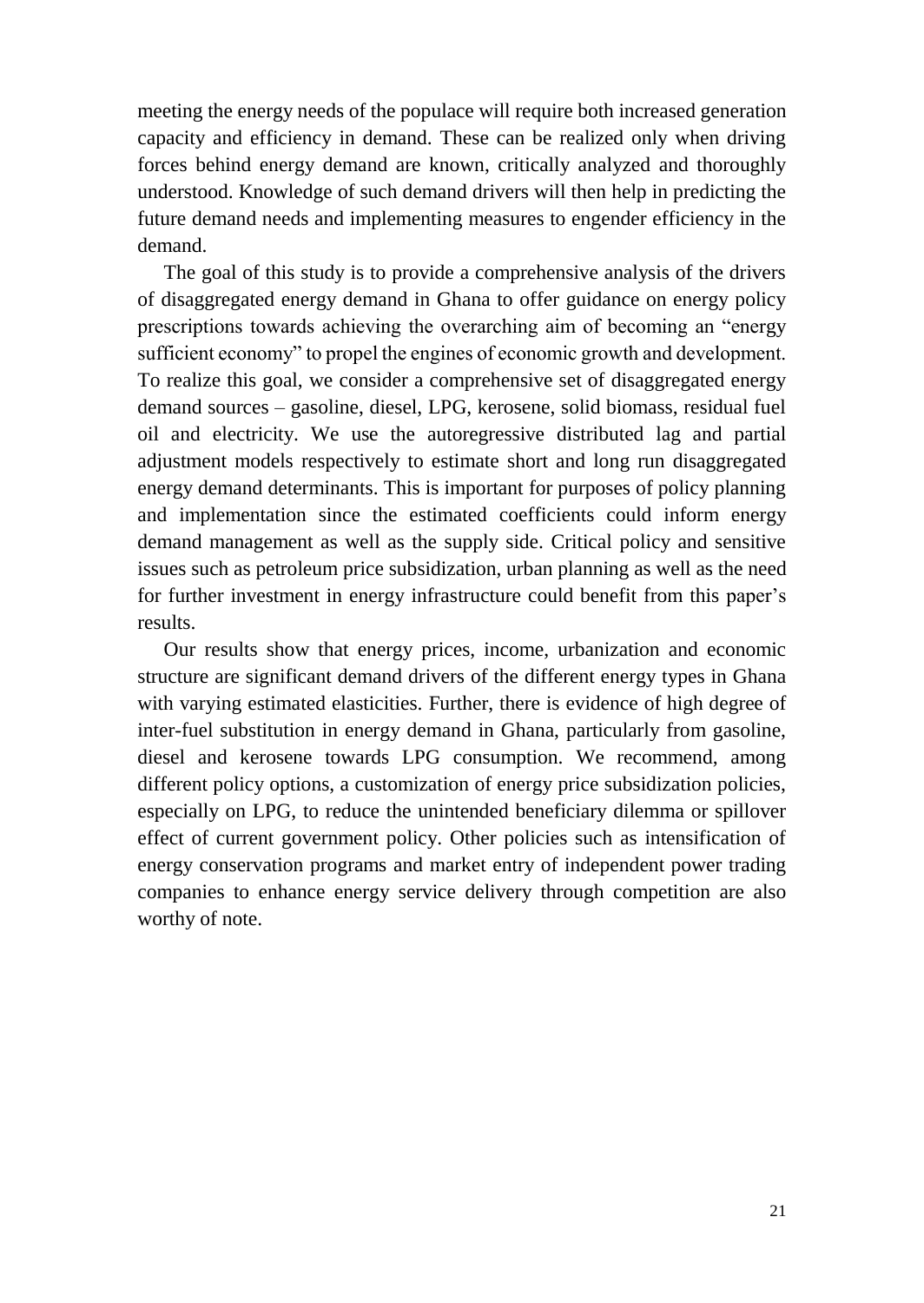### <span id="page-21-0"></span>References

- Adams, D.C. and Lee, D.J. (2007). Estimating the value of invasive aquatic plant control: A bioeconomic analysis of 13 public lakes in Florida. *Journal of Agricultural and Applied Economic*, *39*, 97–109.
- Aklin, M. (2016). Re-exploring the trade and environment nexus through the diffusion of pollution. *Environmental and Resource Economics* 64: 663-682.
- Arrow, K., Bolin, B., Costanza, R., Dasgupta, P., Folke, C., Holling, C.S, Jansson, B.-O., Levin, S., Mäler, K.-G., Perrings, C.A., and Pimentel, D. (1995). Economic growth, carrying capacity, and the environment. *Science*, 268: 520–521.
- Born, W., Rauschmayer, F. and Bräuer, I. (2005). Economic evaluation of biological invasions—A survey. *Ecological Economics*, 55, 321–336.
- Bowmer, K.H., Mitchell, D.S. and Short, D.L. (1984). Biology of Elodea canadensis Mich. and its management in Australian irrigation systems. *Aquatic Botany* 18: 231-238.
- Buhle, E.R., Margolis, M. and Ruesink, J.L. (2005). Bang for buck: Costeffective control of invasive species with different life histories. *Ecological Economics* 52, 355–366.
- Burnett, J.W., Bergstrom, J.C. and Dorfman, J.H. (2013). A spatial panel data approach to estimating U.S. state-level energy emissions. *Energy Economics*, 40: 396-404.
- Carattini, S., Baranzini, A., Roca, J., 2015. Unconventional determinants of greenhouse gas emissions: The role of trust. *Environmental Policy and Governance* 25: 243-257.
- Carlsson, F. and Kataria, M. (2008). Assessing management options for weed control with demanders and non-demander in a choice experiment. *Land Economics* 84, 517–528.
- Cook, C.D.K. and Urmi-König, K. (1985). A revision of the genus Elodea (Hydrocharitaceae). Aquat. Bot. 21, 111–156. doi:10.1016/0304- 3770(85)90084-1
- Dinda, S. (2004). Environmental Kuznets Curve Hypothesis: A Survey. *Ecological Economics*, 49: 431-455.
- Donfouet, H.P.P., Jeanty, P.W. and Malin, E. (2013). A Spatial Dynamic Panel Analysis of the Environmental Kuznets Curve in European Countries. Working Paper No. 2013-18, Center for Research in Economics and Management (CREM), University of Caen and University of Rennes 1.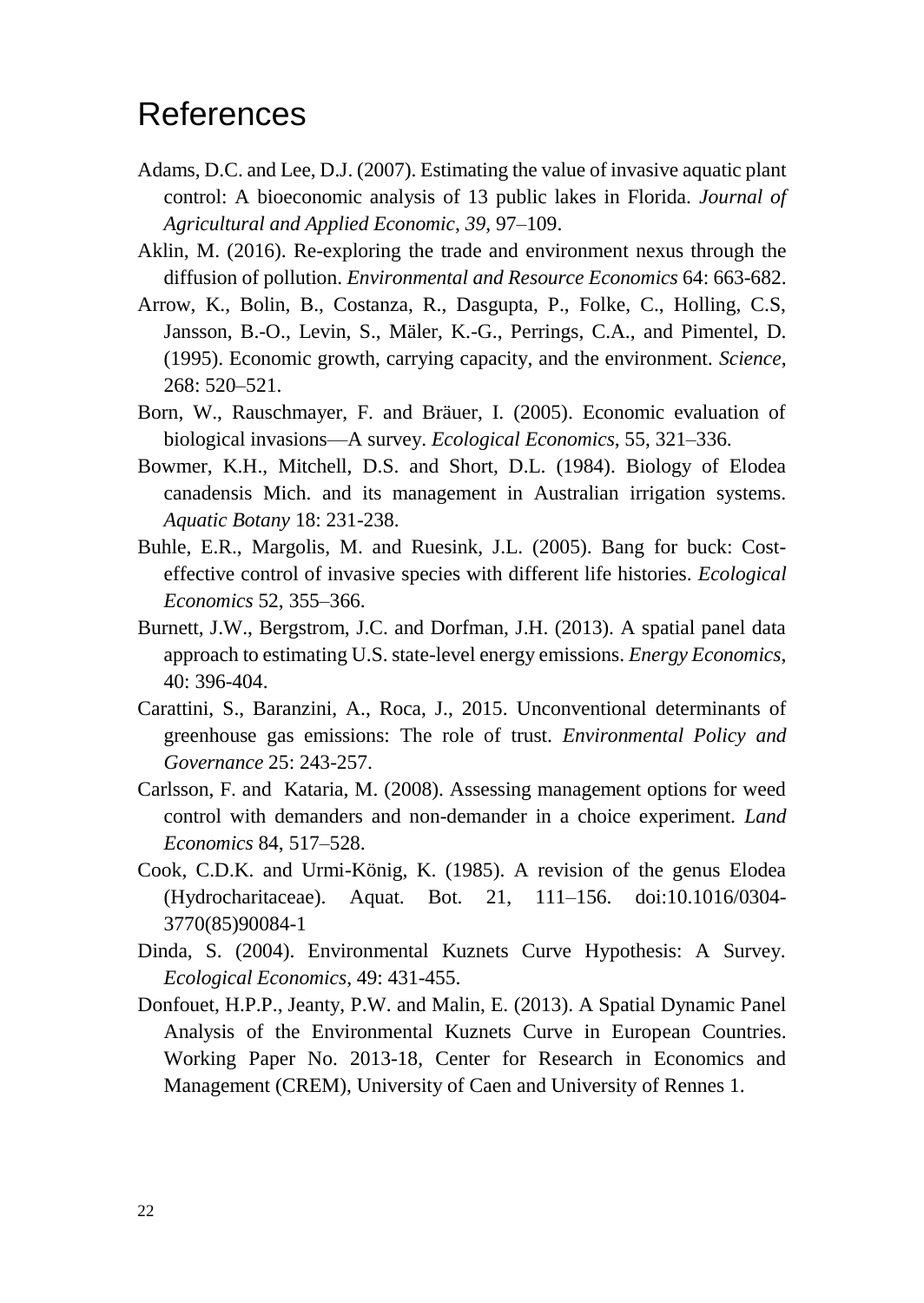- Eloffsson, K. and Gren, I-M. (2015). Regulating invasive species with different life history. *Journal of Bioeconomics* 17:113–136. DOI 10.1007/s10818-014- 9183-y
- Finnoff, D., Shogren, J.F., Leung, B., and Lodge, D. (2005).The importance of bioeconomic feedback in invasive species management. *Ecological Economics* 52, 367–381.
- Gelissen, J. (2007). Explaining popular support for environmental protection. *Environment and Behavior* 39(3): 392-415.
- Goldman B (2012) Meta-analysis of environmental Kuznets curve studies: determining the cause of the curve's presence. *The Park Place Economist*, 20: 22-32.
- Grafton, R.Q. and Knowles, S. (2004). Social Capital and National Environmental Performance: A Cross-Sectional Analysis. *The Journal of Environment & Development*, 13: 336-370.
- Gren, I-M., Isacs, L. and Carlsson, M. (2009). Costs of alien invasive species in Sweden. *Ambio*, 38, 135–140.
- Gren, I-M. (2008). Economics of alien invasive species management—Choices of targets and policies. *Boreal Environment Research*, 13, 17–32.
- Hanifan, L.J. 1916. The Rural School Community Centre. *Annals of the American Academy of Political and Social Science* 67, 130-138.
- Hastings, A., Hall, R.J. and Taylor, C.M. (2006). A simple approach to optimal control of invasive species. *Theor. Popul. Biol.* 70, 431–435.
- Helliwell, J.F. and Putnam, R.D. (1995). Economic Growth and Social Capital in Italy. *Eastern Economic Journal*, 21(3): 295-307.
- Hyytiäinen, K., Lehtniemi, M., Niemi, J.K. and Tikka, K. An optimization framework for addressing aquatic invasive species. *Ecological Economics* 91, 69–79.
- Ibrahim, M.H. and Law, S.H. (2014). Social Capital and  $CO<sub>2</sub>$  Emissions-Output Relations: A Panel Analysis. *Renewable and Sustainable Energy Reviews*, 29: 528-534.
- Jones, N., Evangelinos, K., Halvadakis, C.P., Isofides, T. and Sophoulis, C.M. (2010). Social factors influencing perceptions and willingness to pay for a market-based policy aiming on solid waste management. *Resources, Conservation and Recycling* 54: 533-540.
- Jones, N., Sophoulis, C.M., Iosifides, T., Botetzagias, I. and Evangelinos, K. (2009a). The influence of social capital on environmental policy instruments. *Environmental Politics*, 18(4): 595-611.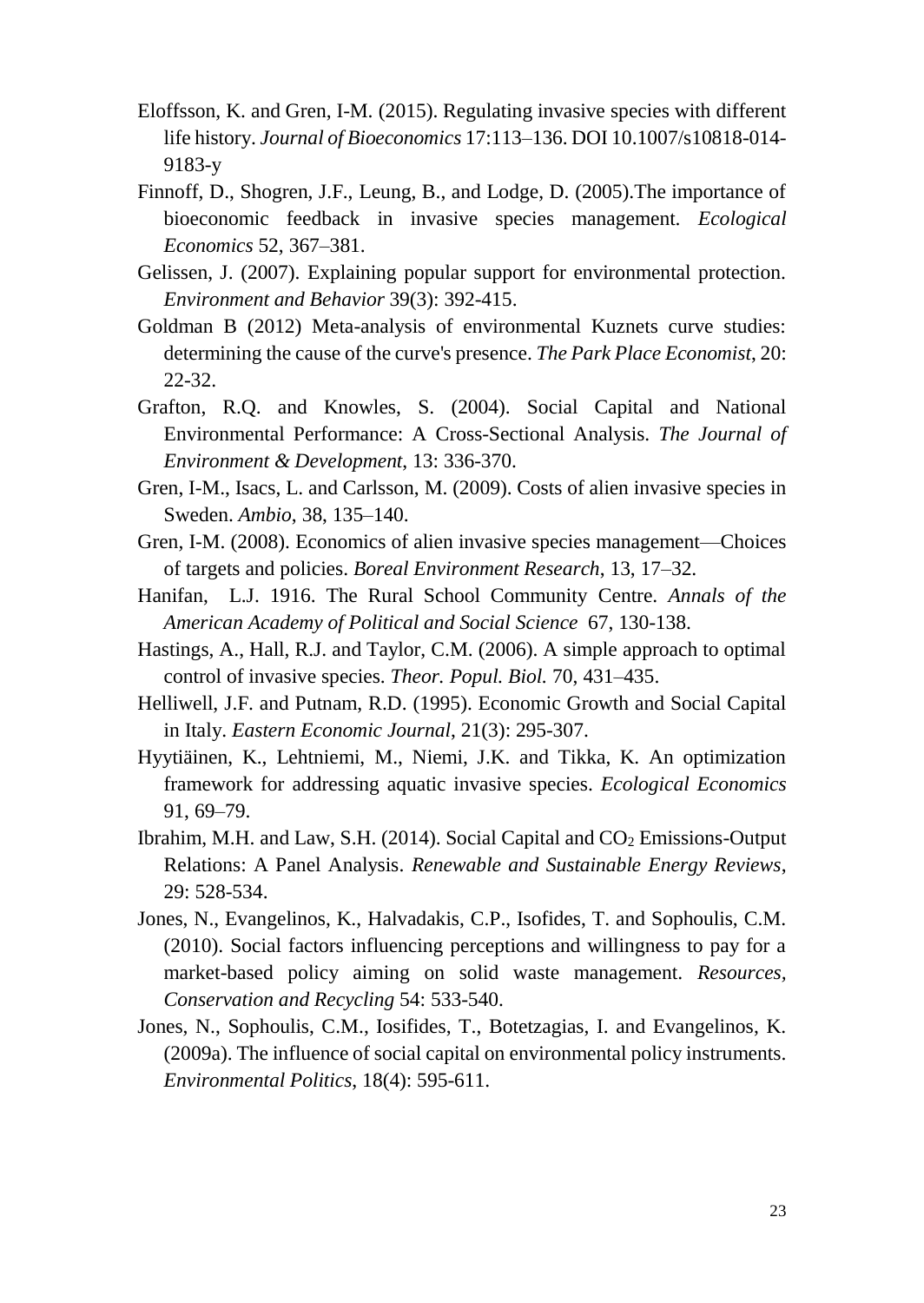- Jones, N., Malesios, C. and Botetzagias, I. (2009b). The Influence of Social Capital on Willingness to Pay for the Environment among European Citizens. *European Societies*, 11(4): 511-530.
- Josefsson, M. and Andersson, B. (2001). The environmental consequences of alien species in the Swedish Lakes Mälaren, Hjälmaren, Vänern and Vättern. *AMBIO* 30(8): 514-521.
- Kaasa, A. and Parts, E. (2008). Individual-level Determinants of Social Capital in Europe. *Acta Sociologica* 51:145-168.
- Kaika, D. and Zervas, E. (2013). The Environmental Kuznets Curve (EKC) theory – Part A: concepts, causes and the  $CO<sub>2</sub>$  emissions case. *Energy Policy*, 62: 1392-1402.
- Kataria, M. (2007). A cost-benefit analysis of introducing a non-native species: The case of signal crayfish in Sweden. *Marine Resource Economics 22*, 15– 28.
- Keene, A., and Deller, S., 2013. Evidence of the environmental Kuznets curve among US counties and the impact of social capital. *International Regional Science Review*, 1-30.
- Knack, S. and Keefer, P. (1997). Does Social Capital Have an Economic Payoff? A Cross-Country Investigation. *The Quarterly Journal of Economics*, 112: 1251-1288.
- Larson, D. (2007). Non-indigenous freshwater plants: Patterns, processes and risk evaluation. PhD Thesis No.2007:15, Swedish University of Agricultural Sciences, Uppsala, Sweden.
- Leung, B., Lodge, D.M., Finnoff , D., Shogren, J.F., Lewis, M.A. and Lamberti, G. (2002). An ounce of prevention or a pound of cure: bioeconomic risk analysis of invasive species. *P. Roy. Soc. Lond. B* 269, 2407–2413.
- Lovell, S.J., Stone, S.F. and Fernandez, L. (2006). The economic impacts of aquatic invasive species: A review of the literature. *Agricultural and Resource Economics Review* 35, 195–208.
- Lovell, S.J.; Stone, S. (2005). The economic impacts of aquatic invasive species: A review of the literature. Working Paper #05–02; National Center for Environmental Protection Agency, U.S. Environmental Protection Agency: Washington, DC, USA.
- Marbuah, G., Gren, I-M., McKie, B. (2014). Economics of harmful invasive species: a review. *Diversity* 6, 500–523.
- McDermott, S.M., Finnoff, D.C. and Shogren, J.F. (2013a). The welfare impacts of an invasive species: Endogenous *vs.* exogenous price models. *Ecological Economics* 85, 43–49.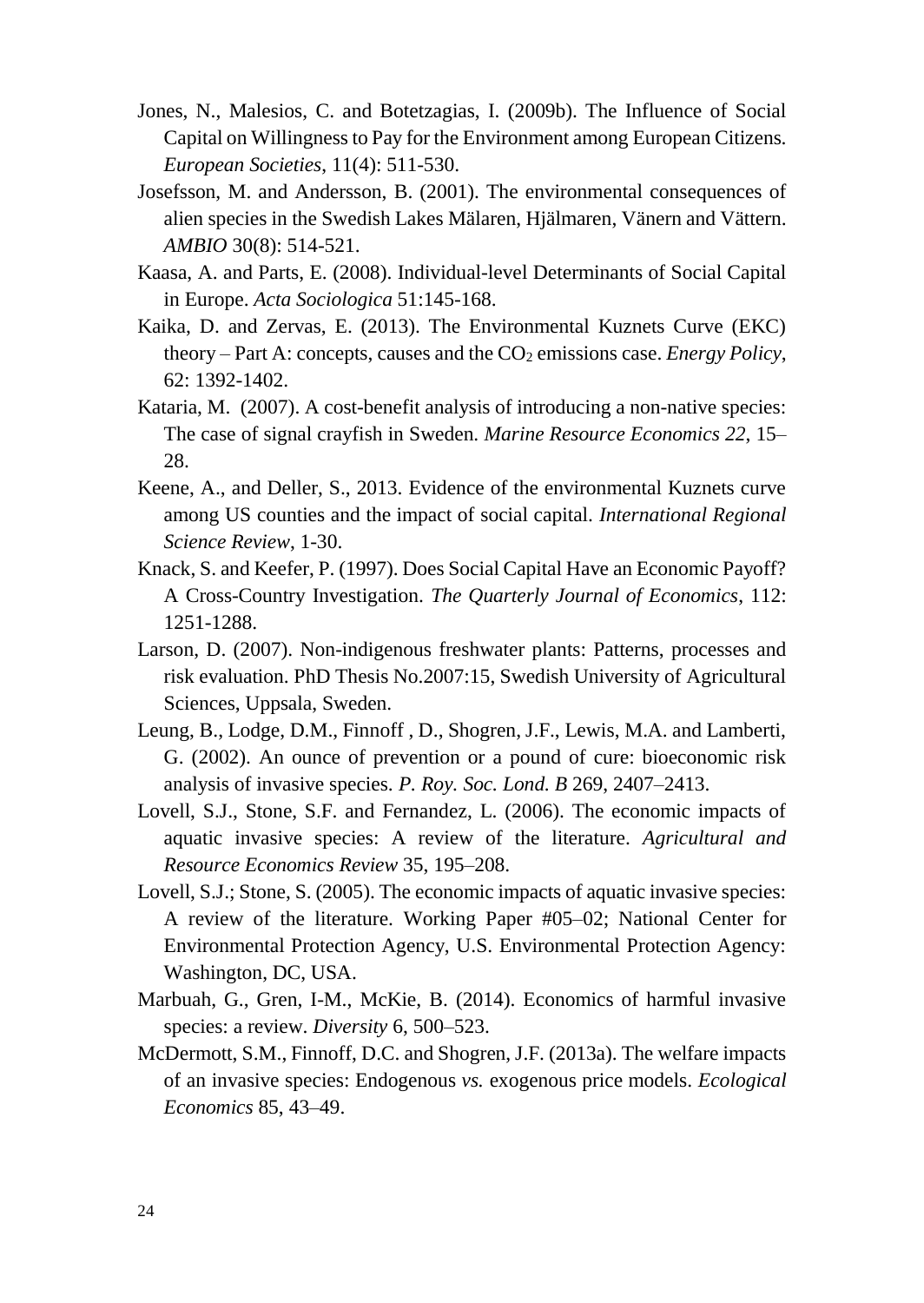- Mensah, J.T. and Adu, G (2015). An empirical analysis of household energy choice in Ghana. *Renewable and Sustainable Energy Reviews* 51: 1402-1411.
- Mensah, J.T. and Adu, G. (2013). An empirical analysis of household energy choice in Ghana. Working Paper Series. Department Economics, Swedish University of Agricultural Sciences. pp. 6.
- Meyer, R. and Liebe, U. (2010). Are the affluent prepared to pay for the planet? Explaining willingness to pay for public and quasi-private environmental goods in Switzerland. *Population and Environment* 32(1): 42-65.
- Mitchell, R.C. and Carson, R.T. (1989). Using surveys to value public goods: The contingent valuation Method. Washington, DC: Resources for the Future.
- Mjelde, M., Lombardo, P., Berge, D. and Johansen, S.W. (2012). Mass invasion of non-native Elodea canadensis Michx. in a large, clear-water, species-rich Norwegian lake - impact on macrophyte biodiversity. *Ann. Limnol.-Int. J. Limnol*. 48, 225–240. doi:10.1051/limn/2012016
- Ostrom, E. 2009. A Polycentric Approach for Coping with Climate Change (Policy Research Working Paper series). World Bank.
- OTA (1993). Harmful non-indigenous species in the United States. Office of Technology Assessment, U.S. Congress, OTA-F-565; U.S. Government Printing Office: Washington, DC, USA; Available online: http://www.wws.princeton.edu/ota/disk1/1993/9325\_n.html (accessed on 1 August 2013).
- Paudel, K.P. and Schafer, M.J. (2009). The Environmental Kuznets Curve under a New Framework: The Role of Social Capital in Water Pollution. *Environmental and Resource Economics*, 42: 265-278.
- Pimentel, D., McNair, S., Janecka, J., Wightman, J., Simmonds, C., O'Connell, C., Wong, E., Russel, L., Zern, J., Aquino, T., *et al*. (2001). Economic and environmental threats of alien plant, animal, and microbe invasions. *[Agriculture, Ecosystems & Environment](http://www.sciencedirect.com/science/journal/01678809)* 84, 1–20.
- Polyzou, E., Jones, N., Evangelinos, K.I. and Halvadakis, C.P. (2011). Willingness to pay for drinking water quality improvement and the influence of social capital. *The Journal of Socio-Economics* 40: 74-80.
- Pretty, J. and Smith, D. (2003). Social capital in biodiversity conservation and management. *Conservation Biology*, 18(3): 631-638.
- Pretty, J. and Ward, H. (2001). Social capital and the environment. *World Development* 29(2): 209-227.
- Putnam, R.D. (2000). Bowling Alone: The Collapse and Revival of American Community. New York: Simon and Schuster.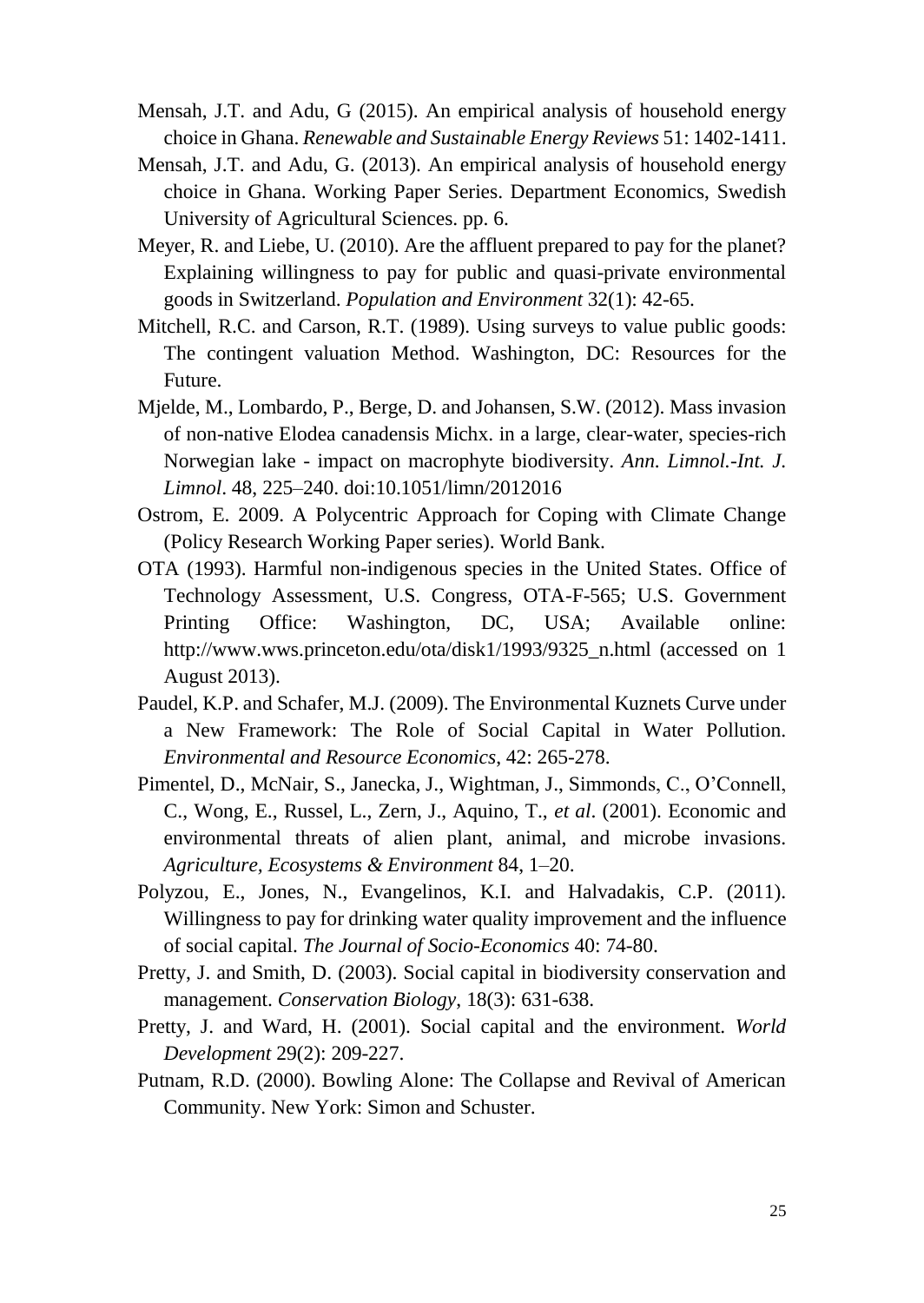- Rørslett, B., Berge, D., and Johansen, S.W. (1986). Lake enrichment by submersed macrophytes: A Norwegian whole-lake experience with Elodea canadensis. Aquat. Bot., Submerged Macrophytes: Carbon Metabolism, Growth Regulation and Role in Macrophyte-Dominated Ecosystems 26, 325–340. doi:10.1016/0304-3770(86)90030-6
- Rupasingha, A., Goetz, J. and Freshwater, D. (2002). Social and Institutional Factors as Determinants of Economic Growth: Evidence from the United States Counties. *Papers in Regional Science*, 81: 139-155.
- Rupasingha, A., Goetz, J. and Freshwater, D. (2000). Social Capital and Economic Growth: A County-Level Analysis. *Journal of Agricultural and Applied Economics*, 32(3): 565-572.
- Woodhouse, A. (2006). Social Capital and Economic Development in Regional Australia: A Case Study. *Journal of Rural Studies*, 22: 83-94.
- Settle, C. and Shogren, J.F. (2002). Modeling native-exotic species within Yellowstone Lake. *American Journal of Agricultural Economics* 84, 1323– 1328.
- Strand, J.A. and Weisner, S.E.B. (2001). Dynamics of submerged macrophyte populations in response to biomanipulation. *Freshwater Biology* 46, 1397- 1408
- Stern, D.I. (2002). Explaining changes in the global sulfur emissions: an econometric decomposition approach. *Ecological Economics*, 42: 201-220.
- UNDP (2004). Liquefied petroleum gas (LPG) substitution for wood fuel in Ghana— opportunities and challenges. Accra: UNDP Ghana.
- Yogo, U.T. (2015). Trust and the willingness to contribute to environmental goods in selected African countries. *Environment and Development Economics*, 20(5): 650-672.
- Zehnsdorf, A., Hussner, A., Eismann, F., Rönicke, H. and Melzer, A. (2015). Management options of invasive Elodea nuttallii and Elodea canadensis. *Limnol. - Ecol. Manag. Inland Waters 51*, 110–117. doi:10.1016/j.limno.2014.12.010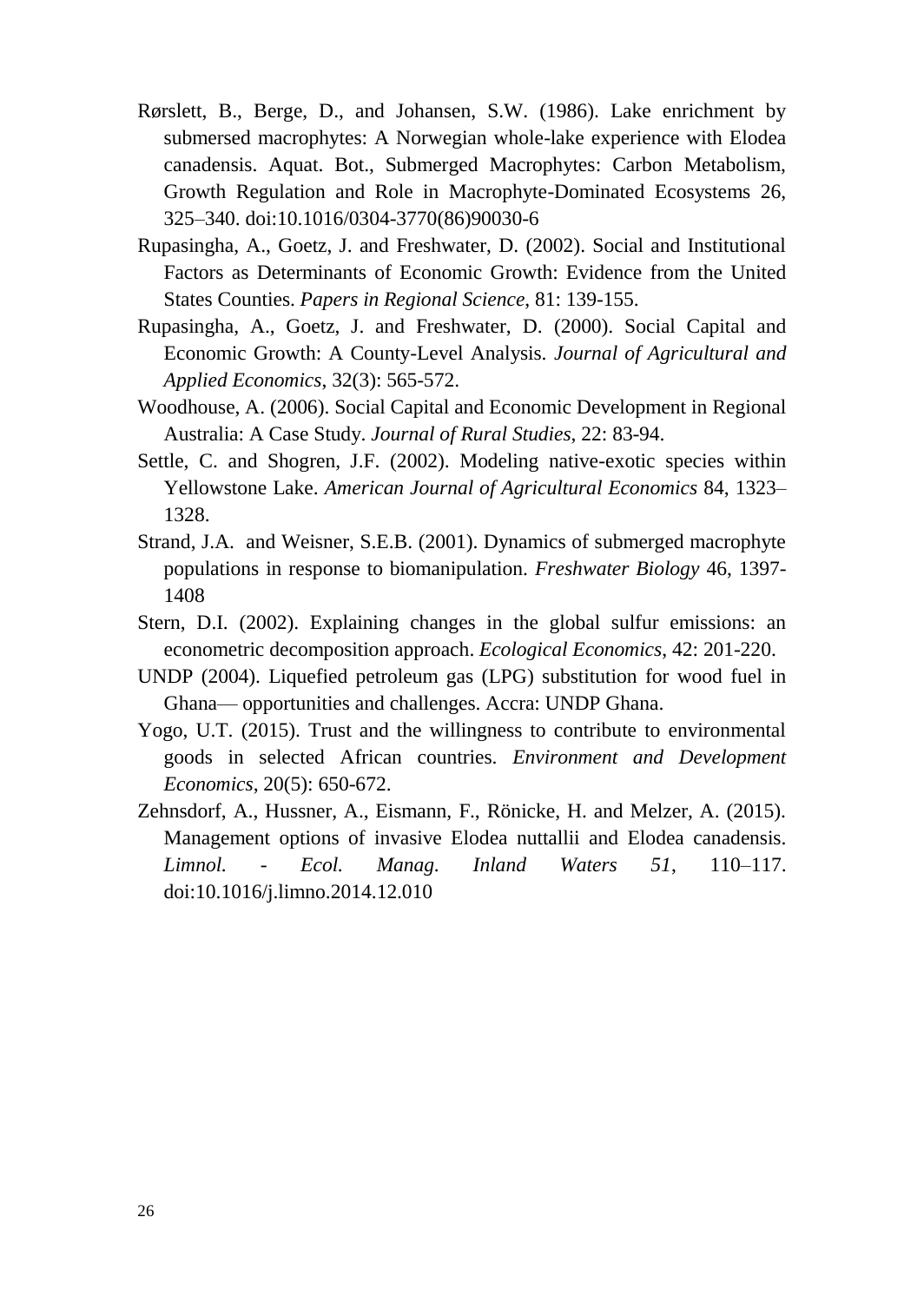## <span id="page-26-0"></span>Acknowledgements

For everything, there is a time and a season. For every journey, there is a beginning and an end. This journey started some four years ago with an imminent end in sight. First and foremost, I would like to express my utmost appreciation to God for the grace, mercies and strength He gave me throughout my PhD education at SLU.

Heartfelt gratitude to my principal supervisor Professor Ing-Marie Gren and deputies Professor Yves Rene Surry and Docent Rob Hart for their guidance, constructive feedback, open dialogue and overall concern and direction given me throughout my PhD studies at the Department of Economics. Ing-Marie, I specially want to appreciate your devotion to nurturing a neophyte academic like me into a promising one. I acknowledge your dedication to my general welfare, and the confidence you persistently reposed in me even during very challenging moments. I really thank you for not giving up on me but always pushing me through our several rounds of dialogue on the first four manuscripts in this thesis to my intellectual limit. All in all, I have been encouraged by your comment "… this paper has improved much now". Thank you Rob and Yves for your open door approach and frank discussions at various stages of this thesis. It wouldn't have been possible to get to this stage without your concerted efforts.

My stability throughout this journey has also been made possible through the kind financial support from the Swedish Research Council FORMAS (grant number 2011-836) under the Extream project as well as the EU COMPLEX project (grant number 308601). I acknowledge these funders for my solvency over the years.

To Docent Brendan McKie, with whom I co-authored Paper I and II and Kristina Tattersdill (Paper II), thank you for all the effort and many "trivial" questions I bothered you with. Your contribution throughout the process cannot pass without due acknowledgement. Thank you Justice and Anthony for coauthoring Paper V with me.

I want to thank Professor Chuan-Zhong Li, Department of Economics, Uppsala University for accepting to be my opponent. To members of the Evaluation Committee, Professor Ranjula Bali Swain, Professor Jesper Stage and Professor Robert Lundmark, thank you very much. Dependable reserve member of the committee, Docent Luca Di Corato, thank you for graciously accepting this assignment.

I would also like to thank past and current members of the Environmental Economics research group at the department: Katarina, Ing-Marie, Rob, Justice, Sarah, Franklin, Marit, Miriam, Karl Anders, Mattias, Martin, Tobias, Marc,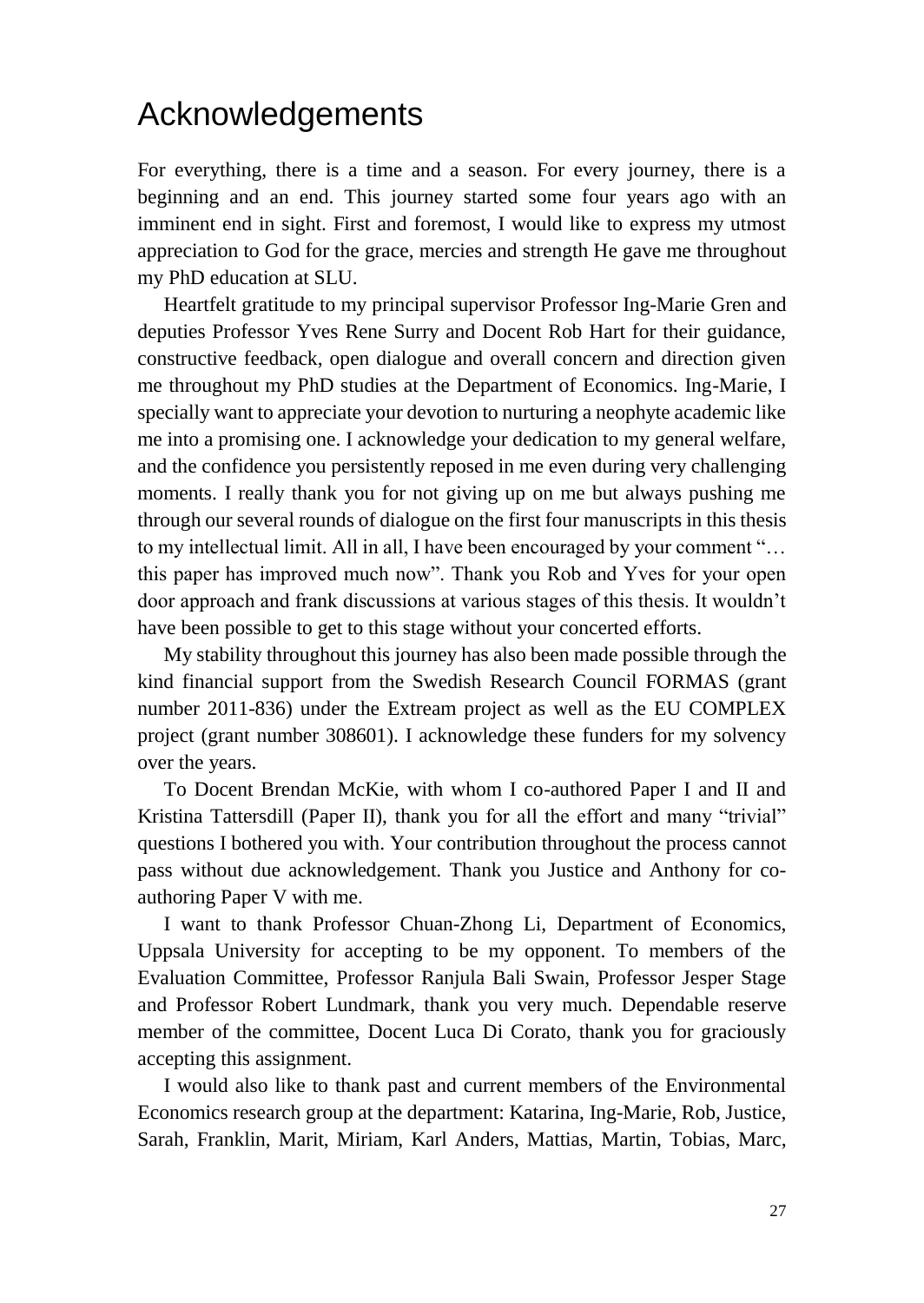Abenezer, Wondmagegn, Frederic, Claes, etc. It has been great knowing and working with you. Various inputs and discussions at our regular seminar series have always provided an avenue to engage in stimulating discussions with useful feedback often the final product for the presenter. I indeed benefitted from such encounters anytime I had the opportunity to present my work.

Special thanks to Katarina Elofsson and her family for the Christmas dinner invitations in Stockholm. Also, thank you to Ing-Marie for hosting us for a Christmas dinner last year.

To all PhD students at the Department of Economics, I say thank you for everything. The fikas, smiles, warmth and predisposition to help each other will be fondly remembered. Pardon me if I forgot to mention your name but know you are specially acknowledged in my heart: Shyam, Andreea, Chrysa, Maria, Hanna, Tina, Suvi, Ashkan, Lovisa, Aimable, Katarina, Annie, Julian, Jonathan, etc. Furthermore, my stay in this department has been memorable because of the wonderful staff I have met. To Birgitta and Anna, thank you for everything. Thank you to Mattias Carlsson (and your family) for making my first and subsequent days here at SLU seamlessly stress-free. Lastly, to everyone who space may not allow me to mention your name here, I say a big thank you: Professor Carl-Johan Lagerkvist, Elizabeth, Kristina, Torbjörn, Karin, Sebastian, Jordan, Gordana, Jerker (Prof.), Ruben, Emma, Cecilia Mark-Herbert, Luca, Helena, Hans, Kostas, Richard (Dick), Johan, Ida, Micaela, Nina, Ranjan, Assem, and Wei (Vivian).

A special thank you to my family in Ghana and Sweden. Thank you to my beloved wife, Dinah, who has always encouraged me in my low moments during my PhD education, and our daughter Alisa. You two have planted a seed of selflessness, devotion, diligence and sacrifice in my life. You have sacrificed for me and deserve to be celebrated this day. God richly bless you. I also thank my parents Madam Evelyn Sarkodie Antwi, Mr. Moses Antwi and Mr. Kennedy Marbuah (RIP) for your love, provision and protection. Dad, I know you would have been prouder than anyone else on this day and would probably have brought a whole entourage from Paris to my thesis defence, but, *alas*…God knows best. You needed this eternal rest from the pain in this world. Till we meet again, Kunta! Mum, your prayers, support and encouragement continues to keep me going. Yes, we made it! I can never forget my dear Madam Nancy Sarpong of blessed memory for being the mother I never had. You took care of me when all hope was virtually gone, nurtured me with your love, educated me but did not live to enjoy the fruits of your labour. May you rest in peace knowing that I will never disconnect myself from a family whose toil has made me who I am today. I am eternally grateful to you and the entire Apraku family: Paapa,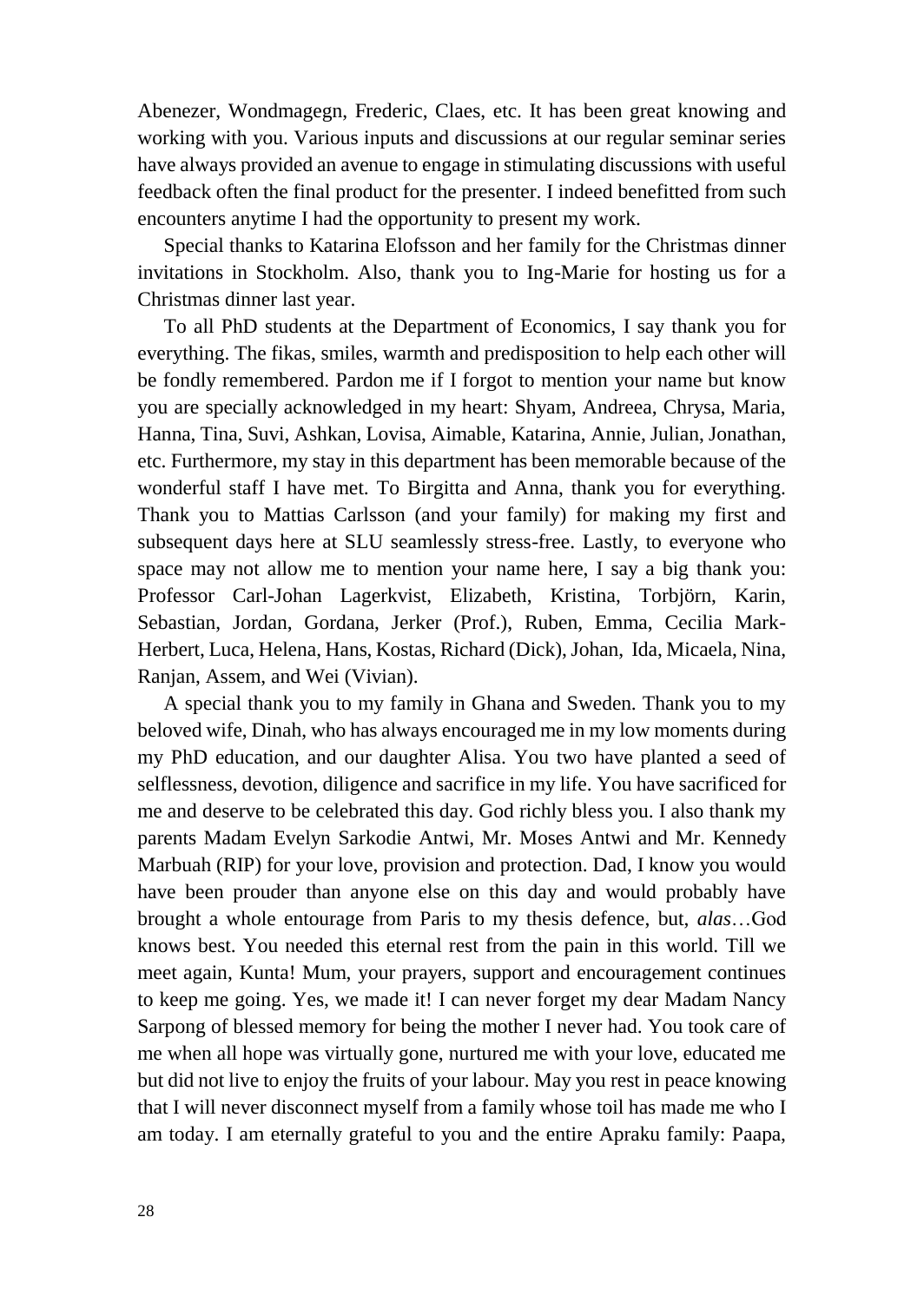Charles, Frederick, Samuel, Alex, Albert, Franklyn, Ato, Ewura Esi, Dinah (RIP) and Esther (RIP). To my siblings Mercy, Gloria, Edna, Sandra, Precious, Kennedy and Richmond, thank you for the emotional support, prayers and encouragement. To Mr. Clement Boateng, God bless you for all the love and support you gave me while living with you and the family. Rhodalyn, Elsie, Kelvin and Baraka, we are still a team. Mr. Paul Owusu-Acheaw Amankwatia and family, *Nyankopong nhyira mo piii*, Amen! Lastly to my lovely and special in-laws Col. and Mrs. Ani-Asamoah and the entire family, thank you very much for the privilege to be part of you. Your sense and demonstration of humanity is worth emulating. You have never doubted me and my abilities. Your constant encouragement, love, spiritual and physical support has sustained me till this day. Thank you to the entire household and associates: Maame, Maapa, Mr. Buabeng, Col. Kusi Appiah and family, Father Sraha, Auntie Anima, sister Lulu and Geroy, Gloria, Godfre, Germain, Beatrice, Maame Serwaa, Caro, Anita, Kofi Tawiah, sisters Martha, Helena, Agnes (TT, Pious, Kweku), Maabena and honourable DC. Thank you to the family of Mr. and Mrs. Yohuno.

To all members of the Redeemed Christian Church of God, Grace Connections and beyond, I say God bless you. It has indeed ended in praise. I acknowledge with appreciation Pastor Bola, Pastor Tilla, Mama, Mama Gabriella, Pastor Bongani, Josephine (first lady), Gilbert and Rita, Kelvin, Ernest, Mwenyah, Ropa, Boi, Ola, Naomi, Marguerite, Raymond, Paul, Richard, OZ, Joyce, Haffisa, Tadesh, Diane, Auntie Juliet, etc.

I want to thank all friends who have become like a family to me over the years. I may miss your name here due to space constraint but know you are duly remembered: Edem David Yeboah and family, George Adu (KNUST), Amin Karimu (University of Ghana & CERE, Umeå), Martin Williams (Associate Professor, Oxford University), Justice Tei Mensah, Tony Amoah (CUC, Ghana), Davis Adu Larbi (CUC, Ghana), Charles A. Bempong (New Jersey), Chris Tagoe (Manhattan, NY), Professor Paul Alagidede (University of Witwatersrand, South Africa), Russell Nyamadi, Kwame Afranie, Maxwell Owusu (Schlumberger, Ghana), Larry Donkor, Kofi Osei-Asibey, Franklin Amuakwa-Mensah, Girum Dagnachew Abate (Postdoc, Arizona State University), Prince Frimpong Boakye (University of Milan), Divinus (McGill University, Canada), Truth (Jyvaskyla University, Finland), Daniel Sakyi (KNUST), Eugene N. Bempong (World Bank, Washington, DC), Daniel Offei (CUC, Ghana), Kwakye Kwabena Gyan (Ministry of Finance, Ghana), Emmanuel Buabeng (KNUST), Philip Kofi Adom (UPS, Ghana), Mrs. Diana Afriyie Addo (Ministry of Trade and Industry, Ghana), Ebo Quaison (Minister-Counsellor, Ghana Mission to the UN, Geneva), Noel Ayivor (Prudential Bank